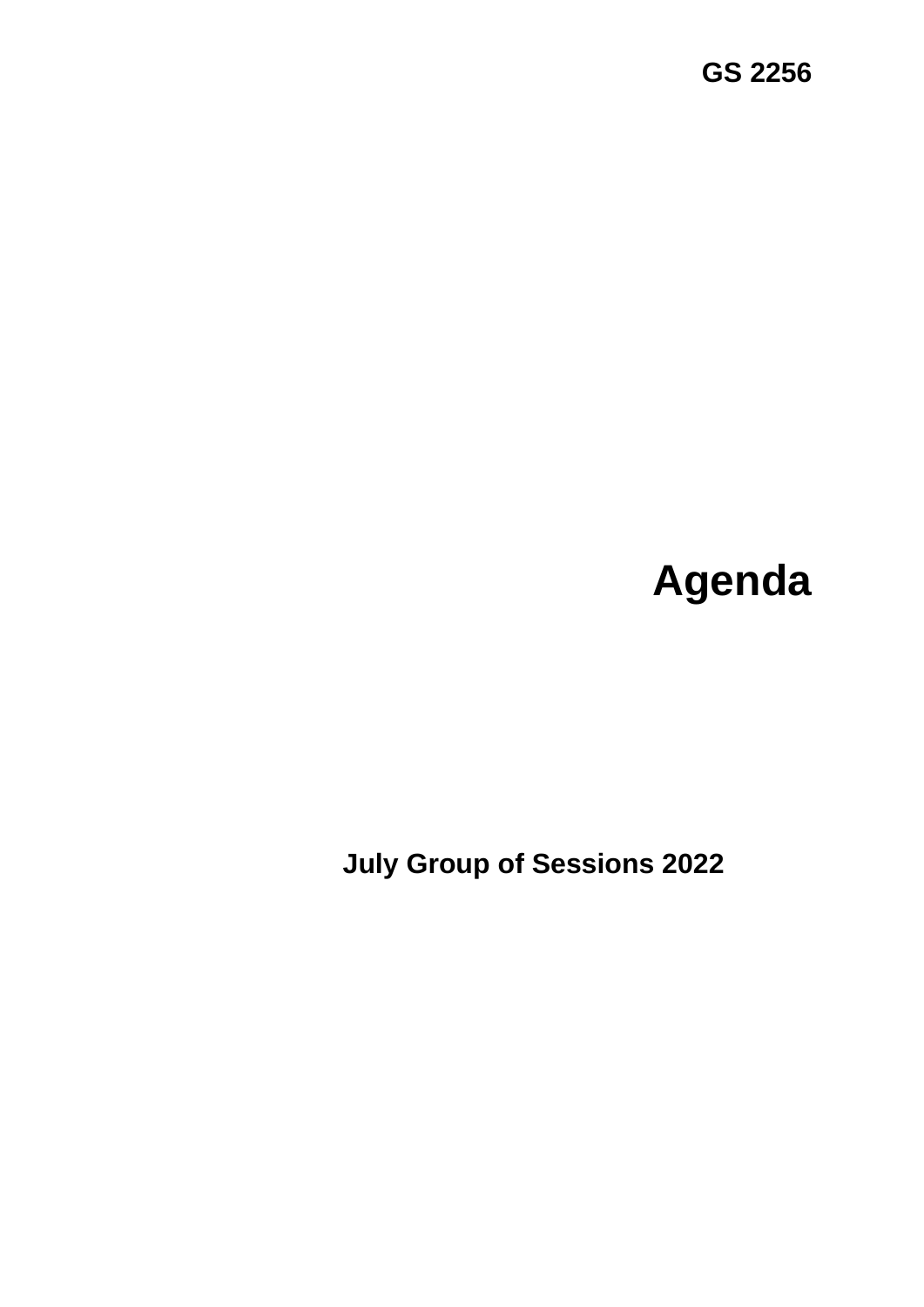## **GENERAL SYNOD JULY GROUP OF SESSIONS 2022 AT THE UNIVERSITY OF YORK**

#### **TIMES OF SITTINGS**

| <b>Friday 8 July</b>   | 2.00 p.m. to 7.00 p.m.  |
|------------------------|-------------------------|
| <b>Saturday 9 July</b> | 9.00 a.m. to 12.30 p.m. |
|                        | 2.00 p.m. to 7.00 p.m.  |
| Sunday 10 July         | 2.30 p.m. to 6.45 p.m.  |
|                        | 8.30 p.m. to 9.30 p.m.  |
| Monday 11 July         | 9.00 a.m. to 12.30 p.m. |
|                        | 2.00 p.m. to 6.30 p.m.  |
|                        | 8.00 p.m. to 10.00 p.m. |
| <b>Tuesday 12 July</b> | 9.00 a.m. to 12.30 p.m. |

## **SERVICES**

| <b>Friday 8 July</b>   |                                             |
|------------------------|---------------------------------------------|
| 12.00 p.m.             | Holy Communion in the Berrick Saul Building |
| 2.00 p.m.              | Opening Worship in the Central Hall         |
| 7.00 p.m.              | Closing Worship in the Central Hall         |
| 10.10 $p.m.$           | Night Prayer in the Berrick Saul Building   |
| <b>Saturday 9 July</b> |                                             |
| 7.00 a.m.              | Holy Communion in the Berrick Saul Building |
| 9.00 a.m.              | Opening Worship in the Central Hall         |
| 7.00 p.m.              | Closing Worship in the Central Hall         |
| 10.10 $p.m.$           | Night Prayer in the Berrick Saul Building   |
|                        |                                             |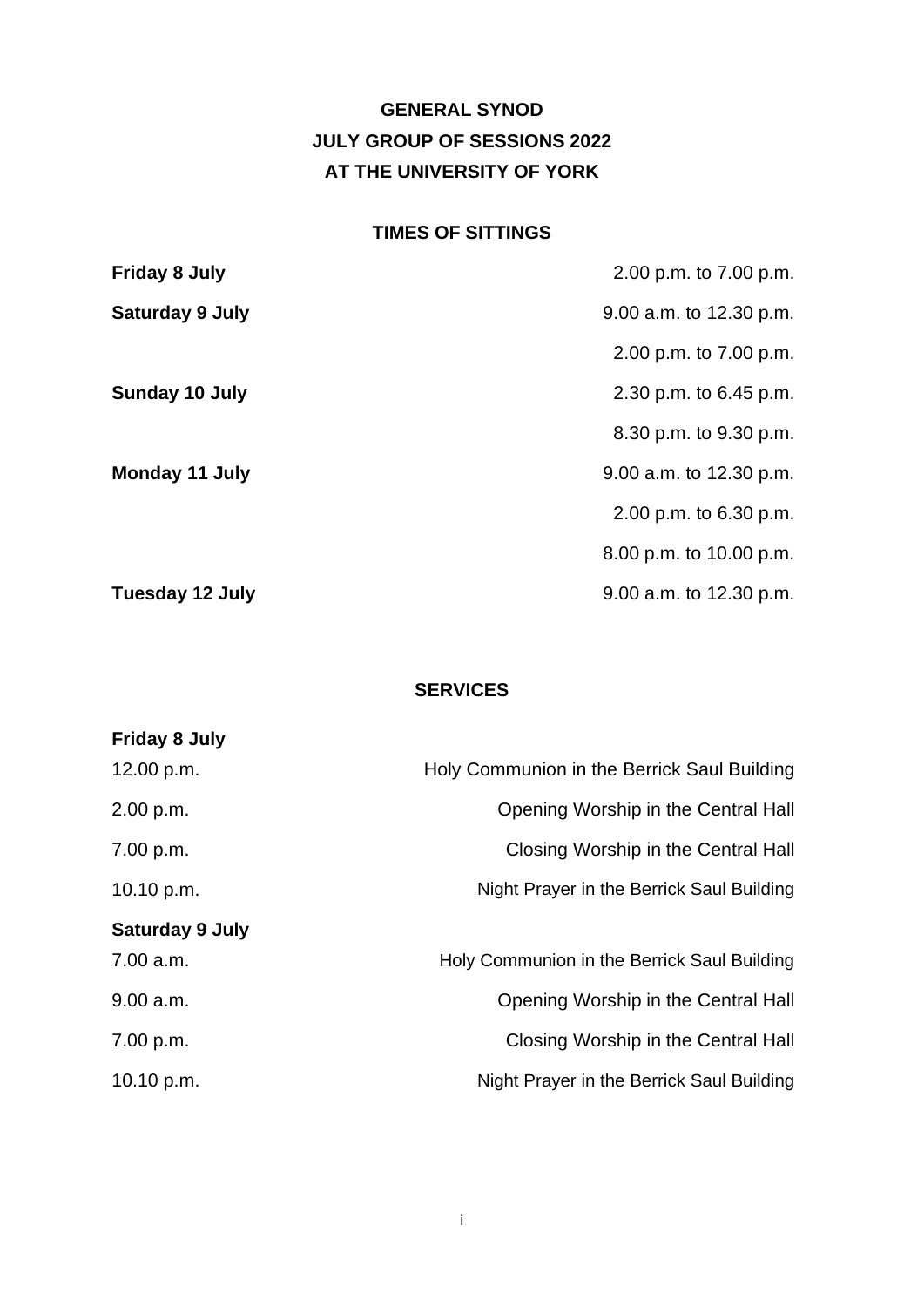## **Sunday 10 July**  11.00 a.m. **Mature 20 a.m.** Holy Communion in York Minster 8.30 p.m. Compline and CNC voting in Central Hall **Monday 11 July**  7.00 a.m. Holy Communion in the Berrick Saul Building 9.00 a.m. Opening Worship in the Central Hall 10.00 p.m. Closing Worship in the Central Hall **Tuesday 12 July**  7.00 a.m. Holy Communion in the Berrick Saul Building 9.00 a.m. Opening Worship in the Central Hall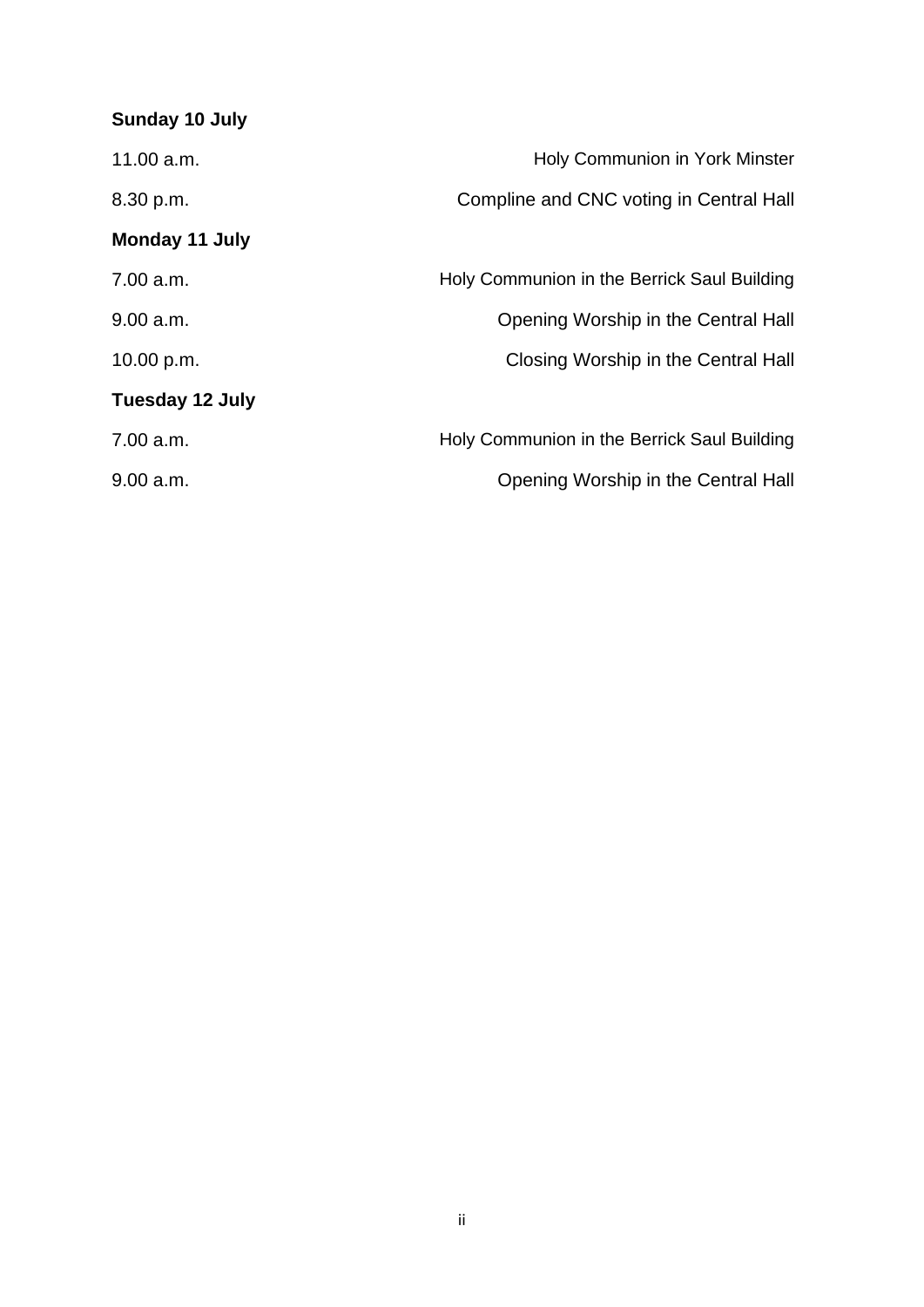## **GENERAL NOTES**

## **NOTICE OF MOTIONS, AMENDMENTS AND QUESTIONS**

1. Save where a special note is included in the Agenda, the following rules apply under the Standing Orders of the General Synod to notice of motions and amendments other than procedural motions:

## *NEW BUSINESS*

2. The period of notice of new business **has expired**, save for urgent or other specially important business included by the direction of the Presidents.

## *MOTIONS AND AMENDMENTS ARISING OUT OF BUSINESS ON THE AGENDA*

3. Notice of motions and amendments arising out of business on the Agenda (other than amendments to legislative business and to proposed amendments to Standing Orders) must be delivered to the Clerk as follows (SOs 10-13 and 27):

## **Business appointed for the first day of the group of sessions (Friday 8 July)**

## **5.30 p.m. on Thursday 7 July.**

**Notice of amendments to the motions relating to** *Amendments to the Standing Orders for Canterbury Crown Nominations Commission* **(i.e. items 51 to 56 in Notice Paper 2)** 

**4.00 p.m. on Sunday 10 July.**

## **Business appointed for the remaining days of the group of sessions**

Business appointed for a *morning* sitting:

#### **10.00 a.m. the day before.**

Business appointed for an *afternoon* sitting:

#### **4.00 p.m. the day before.**

- 4. Under Standing Orders 10 and 27, such notice must be accompanied by evidence of support from two or more members of the Synod in addition to the member giving the notice. (This provision does *not* apply to amendments to legislative business or to proposed amendments to Standing Orders.)
- 5. Notice of amendments to legislative business or to proposed amendments to Standing Orders must be given in accordance with the notes accompanying the relevant item in the Agenda.
- 6. An amendment of which due notice has not been given may only be moved by permission of the Chair (SO 26(4)(a)).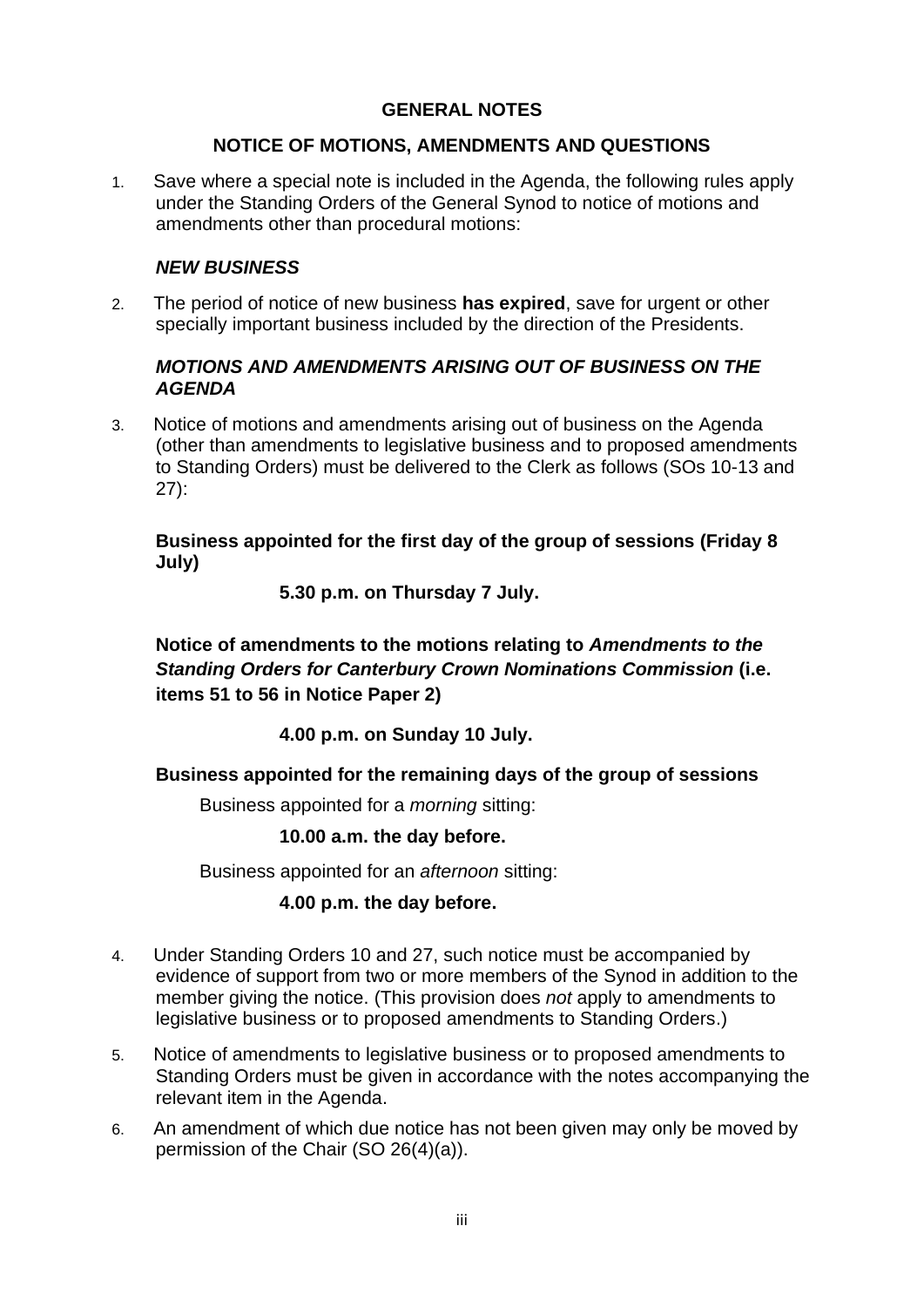*7.* The email address in respect of amendments and motions arising out of business on the Agenda is: **[amendments@churchofengland.org](mailto:amendments@churchofengland.org)**.

## *QUESTIONS*

8. In exercise of its power under SO 12 the Business Committee has determined that notice of Questions under Standing Orders 112-113 must be delivered **not later than 12 noon** on **Tuesday 28 June 2022**.

#### *NOTICE*

9. Notice must be given to the Clerk to the Synod in writing signed by the member or by e-mail, from an address notified to the Clerk, to the relevant one of the email addresses below. The postal address is Church House, Great Smith St, London SW1P 3AZ. The e-mail addresses are:

in respect of questions:

**[questions@churchofengland.org](mailto:questions@churchofengland.org)**

in respect of amendments and motions arising out of business on the Agenda:

**[amendments@churchofengland.org](mailto:amendments@churchofengland.org)**

in respect of submissions to Revision Committees:

**[revisioncommittee@churchofengland.org](mailto:revisioncommittee@churchofengland.org)**

#### **ORDER OF BUSINESS**

10. Business set out in the Agenda will be taken on the day and at the times shown. If business set down for a particular day is completed before the next timed business is due to be called, the opportunity will be taken to complete any business already partly considered at this group of sessions.

#### **CONTINGENCY BUSINESS**

11. If there is no uncompleted business and a gap appears in the Agenda during this group of sessions, contingency business will be taken as follows:

## **REDUCE PAROCHIAL FEES FOR MARRIAGES (GS 2282A AND GS 2282B)**

… to move on behalf of the Blackburn Diocesan Synod:

'That this Synod call on the Archbishops' Council:

to introduce an order to amend the Parochial Fees and Scheduled Matters Amending Order 2019 so that the fees relating to marriages are set at nil or at a minimal amount in order to demonstrate the Church's commitment to marriage and pastoral care.'

The deadline for amendments to this item of business is **10.00 a.m. on Friday 8 July** (SO 27(5)).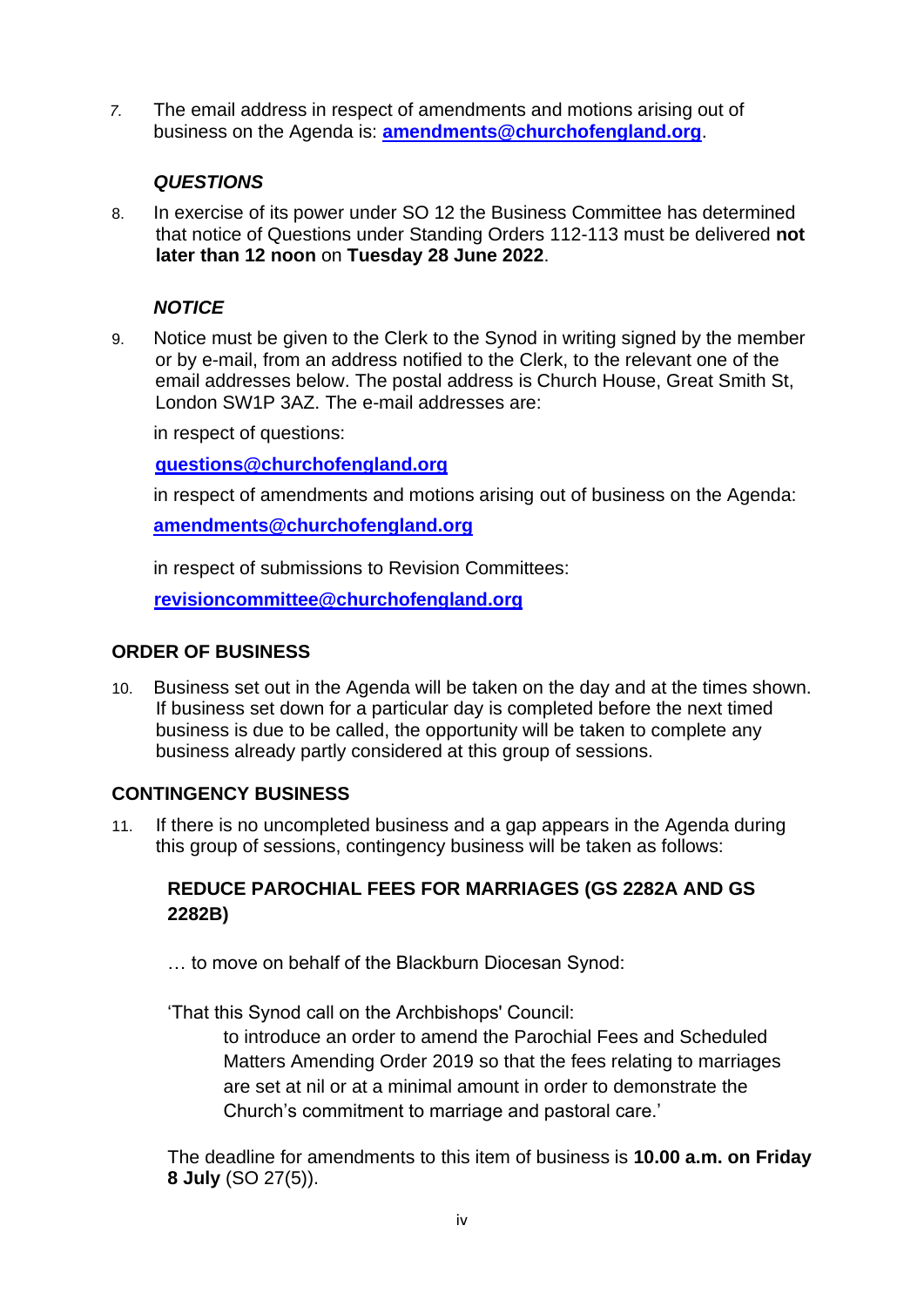## **CONTACT**

12. Please address queries or other matters not covered in these notes to the Clerk to the Synod as follows:

**[clerk@churchofengland.org](mailto:clerk@churchofengland.org)**.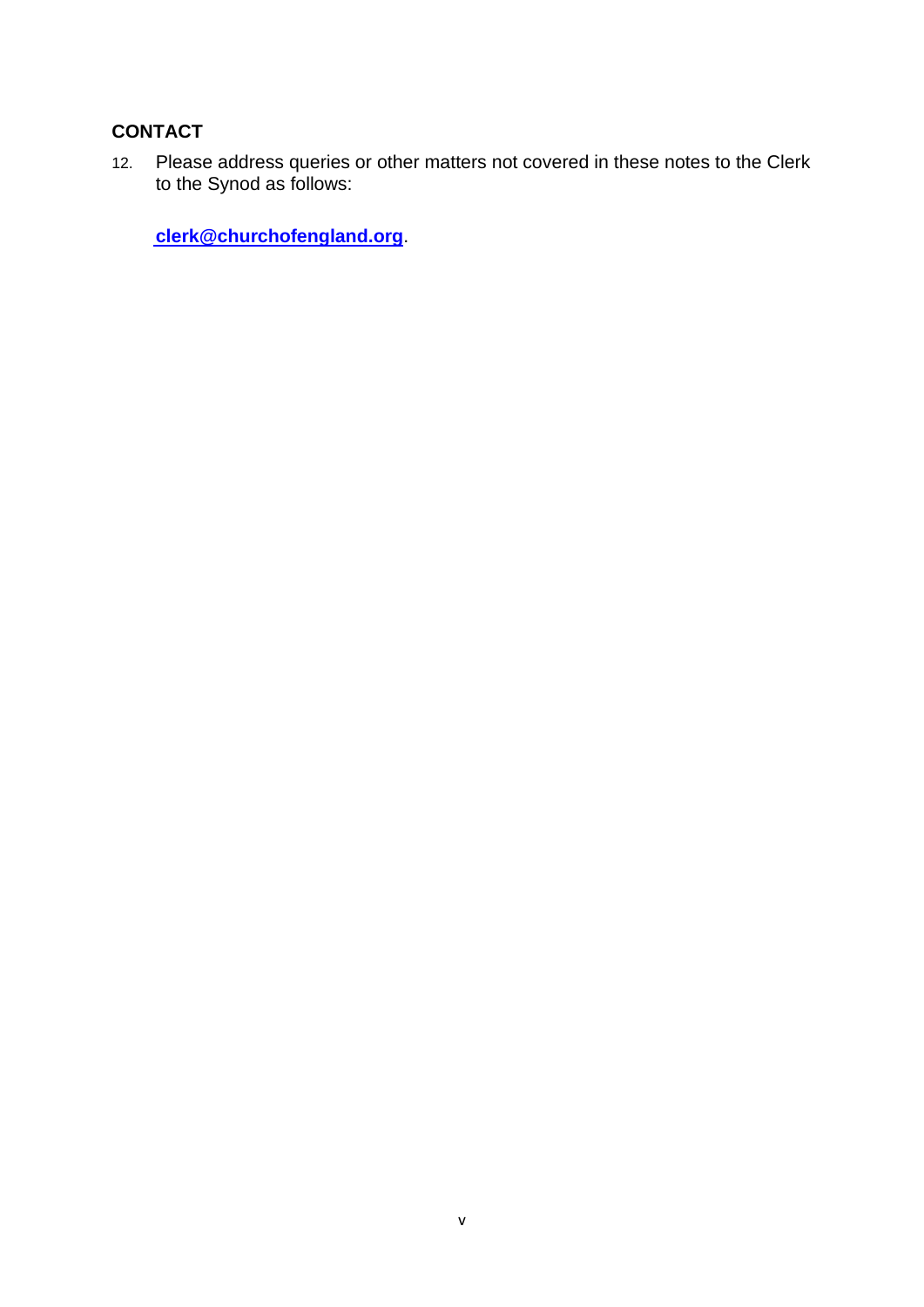## **FRIDAY 8 JULY 2022**

#### **2.00 p.m. to 7.00 p.m.**

#### **WORSHIP**

#### **1 INTRODUCTIONS AND WELCOMES**

## **ADDRESS BY REPRESENTATIVES OF THE ANGLICAN COMMUNION**

**2** Address at the invitation of the Presidents under SO 120

## **PRESIDENTIAL ADDRESS**

**3** *The Archbishop of York* will give a Presidential Address

#### **REPORT BY THE BUSINESS COMMITTEE (GS 2257)**

*Canon Robert Hammond (Chelmsford)* (Chair of the Business Committee) to move:

**4** 'That the Synod do take note of this Report.'

## **ROUTEMAP TO NET ZERO CARBON BY 2030 (GS 2258)**

*The Bishop of Norwich* to move:

- **5** 'That this Synod, having recognised that the global climate emergency is a crisis for God's creation, and a fundamental injustice, and following General Synod's motion passed in February 2020 to plan to reach net zero carbon by 2030:
	- (a) endorse the "Routemap to Net Zero Carbon by 2030" (GS 2258).
	- (b) request every Diocesan Synod to debate the Routemap as it applies to their structures, parishes and BMOs, and to agree a feasible programme of action towards achieving net zero carbon by 2030;
	- (c) request high energy users within the Church (every cathedral, TEI, school, office and the top 20% of energy-consuming churches) to similarly draw up a programme of action, with a clear time frame, based on the Routemap.
	- (d) call on the Environment staff team to report back to Synod on progress against the Routemap in 2025, 2028 and 2031, and for reports on the Church's carbon emissions every year.'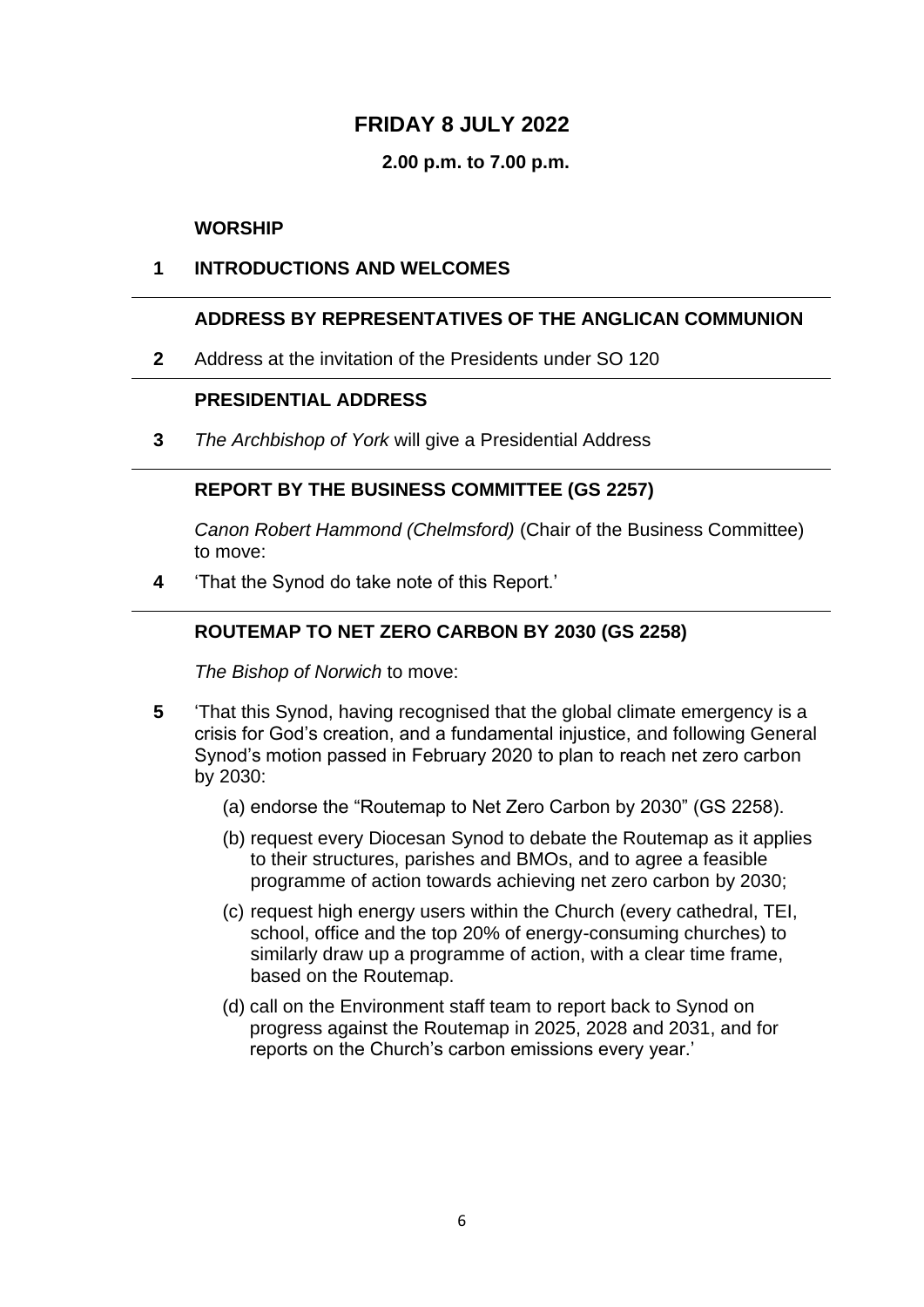## **WAR IN UKRAINE (GS 2259)**

*Bishop of Leeds* to move:

- **6** 'That this Synod, committed in Christ to support peacemakers and to work for the reconciliation of humanity to God in a world marked by division and conflict:
	- (a) lament Russia's illegal invasion of Ukraine, the suffering and terror experienced by Ukrainians and the repercussions and anxiety felt globally for our common future;
	- (b) urge all Christians and people of faith to pray that the war in Ukraine be ended, that the risk of strategic miscalculation between conflicting parties be avoided and that the Russian people find respite from an authoritarian government;
	- (c) call on each diocese to work towards providing long term refuge to refugees from Ukraine and other conflicts, and to contribute to the *Disasters Emergency Committee's Ukraine Appeal* or the appeal organised by USPG and the Diocese in Europe;
	- (d) call on Her Majesty's Government to work to secure a negotiated peace that provides for the flourishing of relations in Ukraine and between nations in Europe and to provide a generous response to those seeking refuge from the conflict.'

#### **Not later than 5.45 p.m.**

#### **7 QUESTIONS**

*Note: The Business Committee has determined in exercise of its power under SO 12 that notice of any question must be delivered not later than 12 noon on Tuesday 28 June 2022.*

*7.00 p.m. Evening Worship*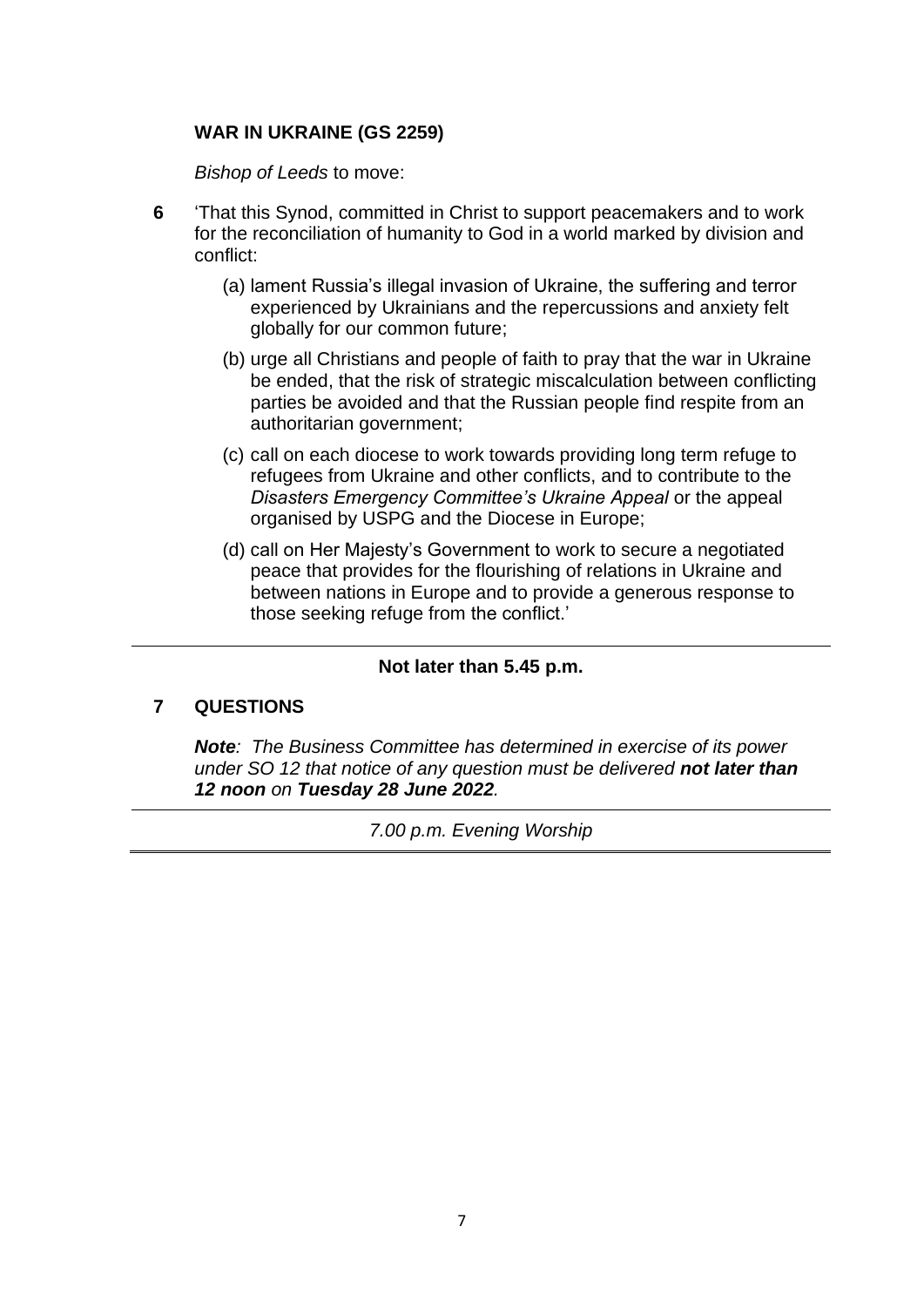## **SATURDAY 9 JULY 2022**

**9.00 a.m. to 12.30 p.m.**

#### **MORNING WORSHIP**

#### **SEE OF CANTERBURY CROWN NOMINATIONS COMMISSION (GS 2260)**

*Dr Jamie Harrison* (Durham) to move in respect of each of the following propositions:

'That this Synod request that the necessary amendments be moved to the Standing Orders to …'

- **8** 'reduce from six to three the number of members elected by the Diocese of Canterbury to the Crown Nominations Commission for consideration of a vacancy in the see of Canterbury.'
- **9** 'increase from one to five the number of representatives of other churches of the Anglican Communion who are members of the Crown Nominations Commission for consideration of a vacancy in the see of Canterbury.'
- **10** 'provide that one such representative is to be chosen by the Joint Standing Committee of the Primates Meeting of the Anglican Communion and the Anglican Consultative Council from each of the five regions of the Anglican Communion (the Europe region to include the provinces of the British Isles other than England).'
- **11** 'provide that of those so chosen, at least one must be a primate, one a deacon or priest and one a lay person who is an actual communicant.'
- **12** 'provide for vacancies in the see of Dover to be considered by the Crown Nominations Commission as if it were a diocesan see.'

## **REVIEW OF STRATEGIC DEVELOPMENT FUNDING AND LOWEST INCOME COMMUNITIES FUNDING (GS 2261)**

**13** Presentation under SO 107

**Note**: *The Business Committee has determined under SO 107(3) that this presentation should include an opportunity for questions.*

*Canon John Spence* (*ex officio*) (Chair of the Archbishops' Council's Finance Committee) to move:

**14** 'That the Synod do take note of this Report.'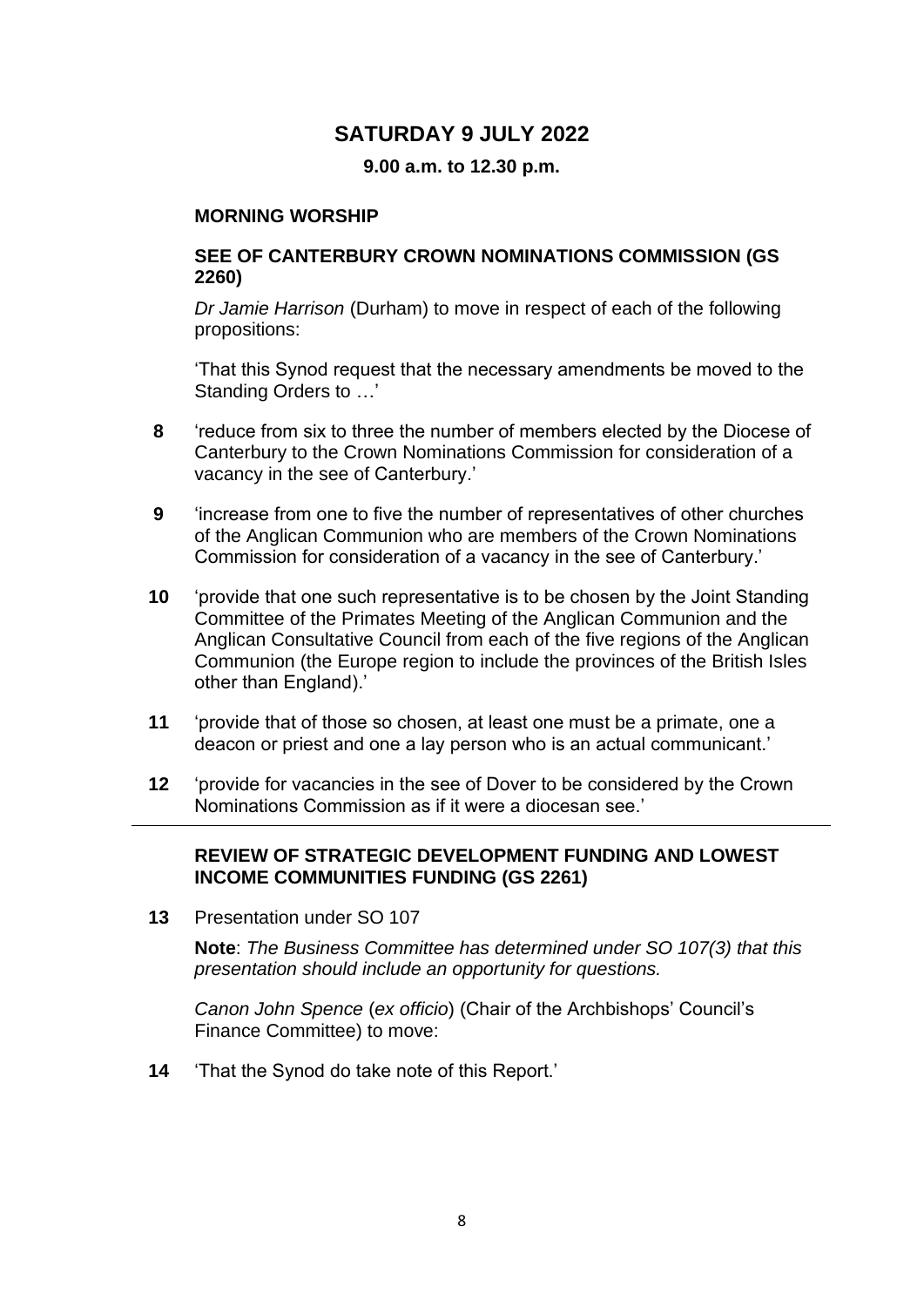## **SPENDING PLANS OF THE CHURCH COMMISSIONERS AND ARCHBISHOPS' COUNCIL (GS 2262)**

*The Archbishop of York* to move:

- **15** 'That this Synod:
	- (a) welcome the spending plans by the Church Commissioners and Archbishops' Council, set out in GS 2262, for financial distributions over 2023 to 2025 and indicative distributions for the subsequent six years;
	- (b) welcome the investment in ministry in parishes, chaplaincies, schools, Cathedrals and other forms of church in support of the Church's vision and strategy as set out in Annex A of GS 2262; and
	- (c) welcome the focused investment to support previously agreed commitments to a 2030 net zero carbon target and to address racial justice.'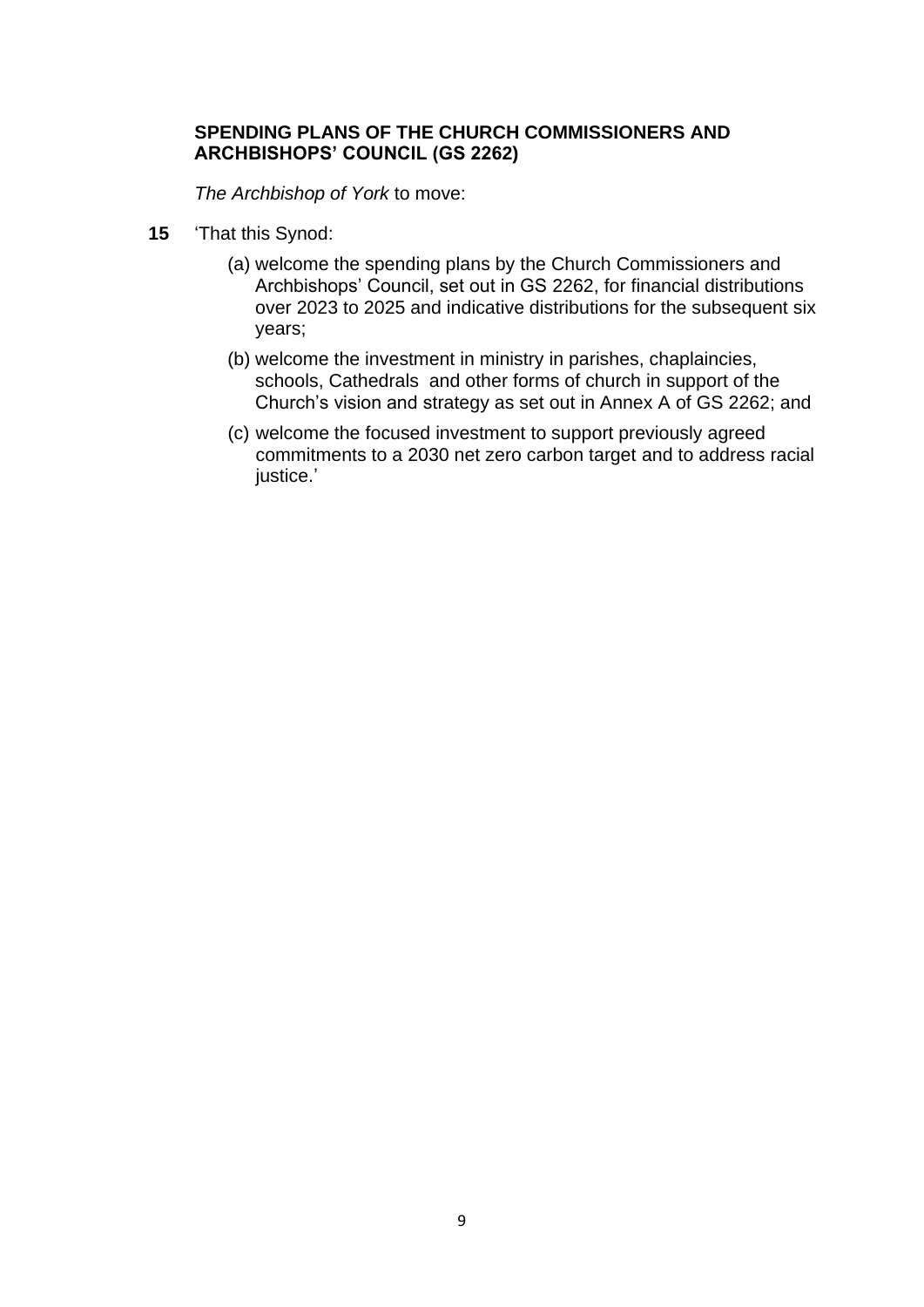## **SATURDAY 9 JULY 2022**

#### **2.00 p.m. to 7.00 p.m.**

#### **SAFEGUARDING AND INDEPENDENCE: UPDATE AND NEXT STEPS (GS 2263 AND GS MISC 1320)**

**16** Presentation under SO 107

**Note**: *The Business Committee has determined under SO 107(3) that this presentation should include an opportunity for questions.*

#### **Not later than 2.45 p.m.**

*The Bishop of Rochester* to move:

- **17** 'That this Synod:
	- (a) acknowledge and deeply regrets the safeguarding failures of the Church of England and especially their effect on victims and survivors, noting the vital importance of their voice in the Church's ongoing safeguarding work;
	- (b) recognise the challenges involved in changing the culture and practice of safeguarding across the Church of England as well as the effort that is being put into this nationally and in dioceses and parishes,
	- (c) urge the Archbishops' Council to ensure that IICSA's recommendations for the Church of England are fully met as soon as possible, and
	- (d) request regular updates on progress at each group of sessions, especially concerning the strengthening of independent accountability and oversight of the Church's safeguarding work at all levels.'

#### **SPECIAL AGENDA I:**

#### **LEGISLATIVE BUSINESS**

**The following items (full details of which are contained in Special Agenda I – see pages 19 to 21) will be taken:**

- **500** Church of England Pensions (Application of Capital Funds) Measure **(GS 2264)**
	- *First Consideration*

#### **SPECIAL AGENDA IV:**

#### **DIOCESAN SYNOD MOTIONS**

#### **INSURANCE PREMIUM TAX (GS 2265A AND GS 2265B)**

*The Venerable Gavin Kirk* (Lincoln) to move: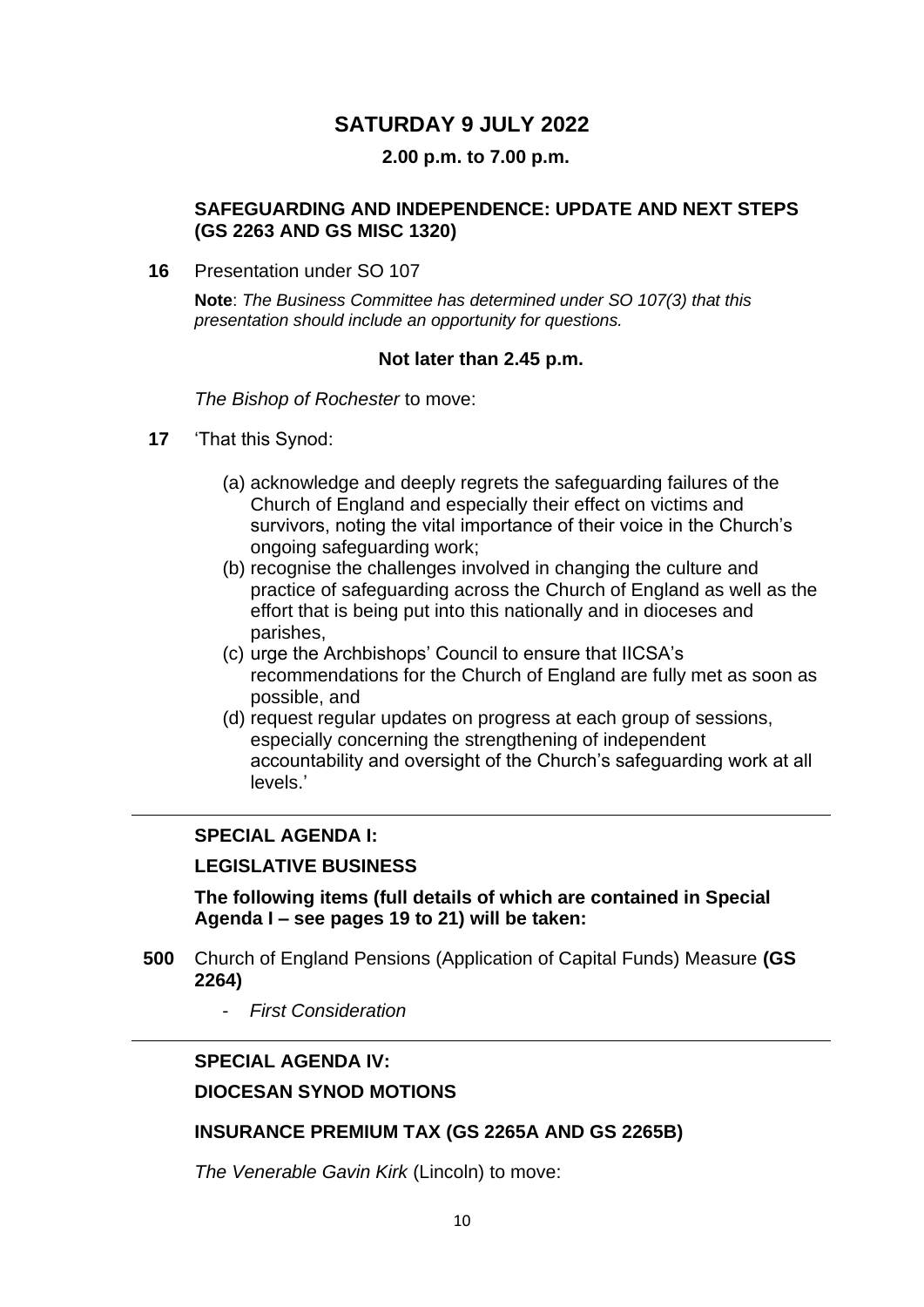- **18** 'That this Synod, noting:
	- (a) the various public goods that are delivered by charities, including in the case of churches through their care of nationally valued heritage assets and their provision of community services; and
	- (b) the fact that the money needed by charities to meet their liabilities, including Insurance Premium Tax, has to be raised by them, including in the case of churches through fund raising in their local communities

call on Her Majesty's Government to exempt charities, including churches, from liability for Insurance Premium Tax.'

## **19 QUESTIONS**

*Note: The Business Committee has determined in exercise of its power under SO 12 that notice of any question must be delivered not later than 12 noon on Tuesday 28 June 2022.*

*7.00 p.m. Evening Worship*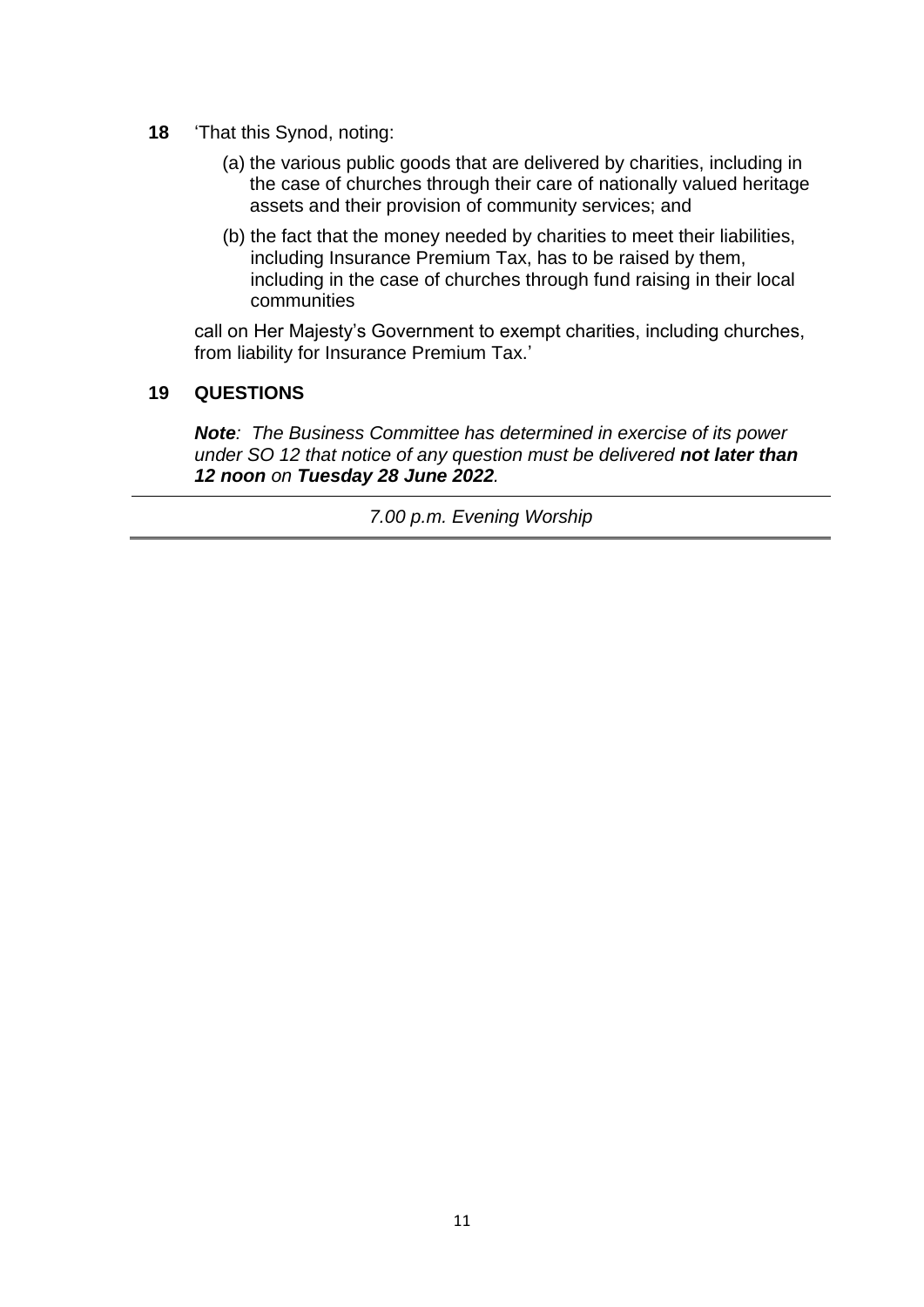## **SUNDAY 10 JULY 2022**

## **2.30 p.m. to 6.45 p.m.**

## **LIVING IN LOVE AND FAITH and VISION AND STRATEGY**

#### **Group work**

Details of the logistics of these will be available in a Notice Paper.

## **SPECIAL AGENDA III:**

#### **PRIVATE MEMBERS' MOTIONS**

#### **ASSISTED SUICIDE (GS 2266A AND GS 2266B)**

*Dr Simon Eyre* (Chichester) to move:

- **20** 'That this Synod:
	- (a) appreciate the enormous and untiring efforts of health professionals, including healthcare chaplains, in constantly developing and maintaining the excellence of palliative and end of life care provision in this country;
	- (b) call on Her Majesty's Government to guarantee and expedite the adequate funding and resourcing of palliative care services within the NHS to ensure that the highest possible standards of care are achieved and made universally accessible; and
	- (c) affirm that the current legislation in relation to Assisted Suicide referenced in Section 2 of the Suicide Act 1961 (and its application through the DPP guidelines) should remain unchanged.'

#### **Not later than 8.30 p.m.**

## **Election of central members of the Crown Nominations Commission**

*Note: Voting will open at 8.30 p.m. and close at 9.30 p.m. and will take place in the context of a service of Night Prayer (Compline).*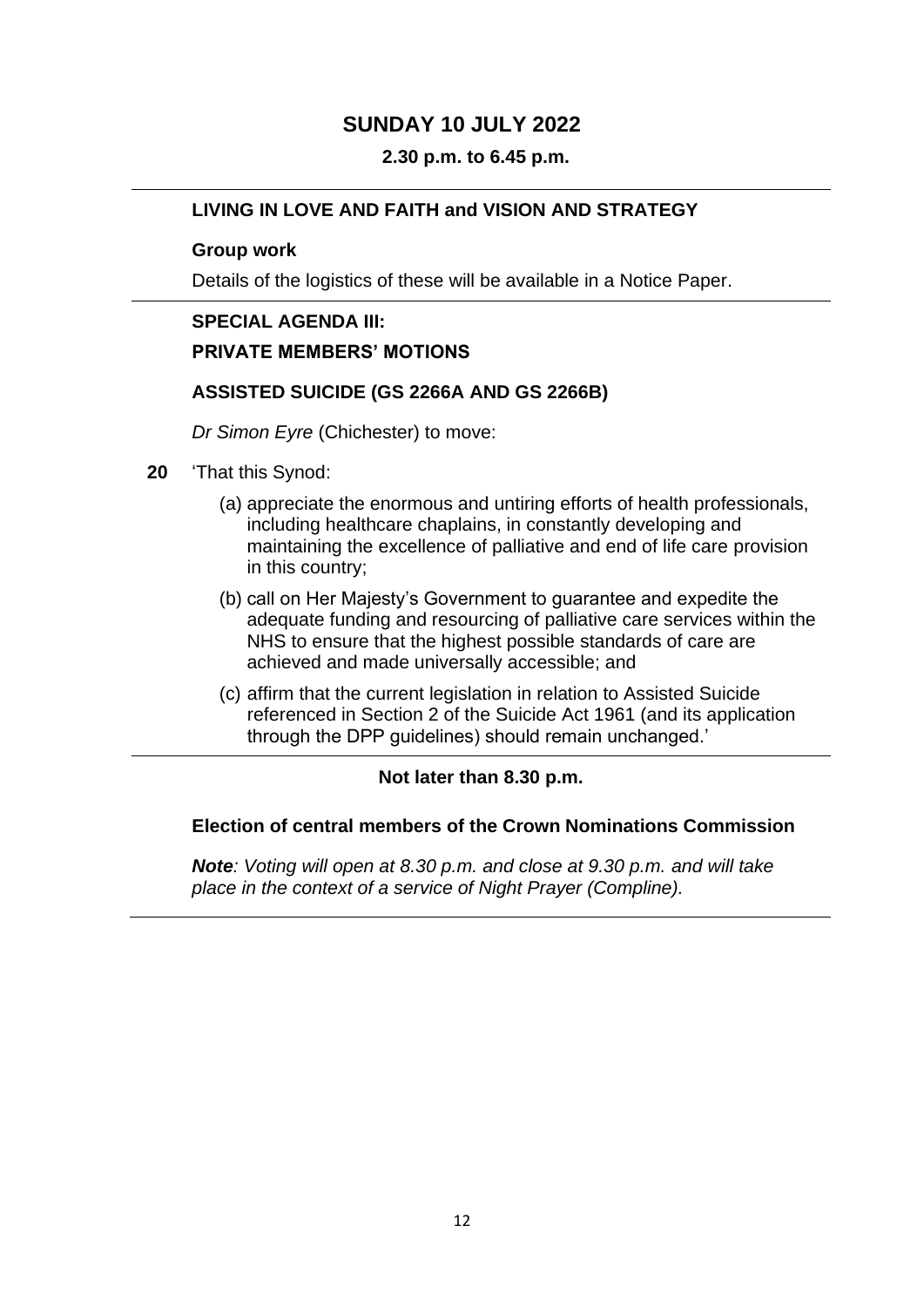## **MONDAY 11 JULY 2022**

#### **9.00 a.m. to 12.30 p.m.**

#### **MORNING WORSHIP**

#### **ARCHBISHOPS' COUNCIL ANNUAL REPORT (GS 2267)**

**21** Presentation under SO 107

**Note**: *The Business Committee has determined under SO 107(3) that this presentation should include an opportunity for questions.*

#### **ARCHBISHOPS' COUNCIL BUDGET 2023 AND PROPOSALS FOR APPORTIONMENT 2023 (GS 2268)**

*Canon John Spence (ex officio)* (Chair of the Archbishops' Council's Finance Committee) to move:

**22** 'That the Synod do take note of this Report.'

*Canon John Spence* to move:

'That this Synod approve the Archbishops' Council's expenditure for the year 2023, as shown in its budget, of £[X] in respect of [Y]:'

|    | <b>EXPECTED EXPENDITURE [X]</b> | <b>AREA OF ACTIVITY [Y]</b>             |
|----|---------------------------------|-----------------------------------------|
| 23 | £15,744,000                     | <b>Training for Ministry</b>            |
| 24 | £33,080,016                     | <b>National Church Responsibilities</b> |
| 25 | £1,520,634                      | Grants                                  |
| 26 | £603,500                        | Mission agency pension<br>contributions |
| 27 | £5,845,182                      | Clergy retirement housing grant         |

*Canon John Spence (ex officio)* (Chair of the Archbishops' Council's Finance Committee) to move:

- **28** 'That this Synod approve the Archbishops' Council's proposals (set out in the Table of Apportionment contained in **GS 2268**) for:
	- (a) the apportionment amongst the dioceses of the net sum to be provided by them to enable the Council to meet the expected expenditure shown in its budget for the year 2023, and
	- (b) the pooling adjustment for 2023 in respect of additional maintenance grants for ordinands.'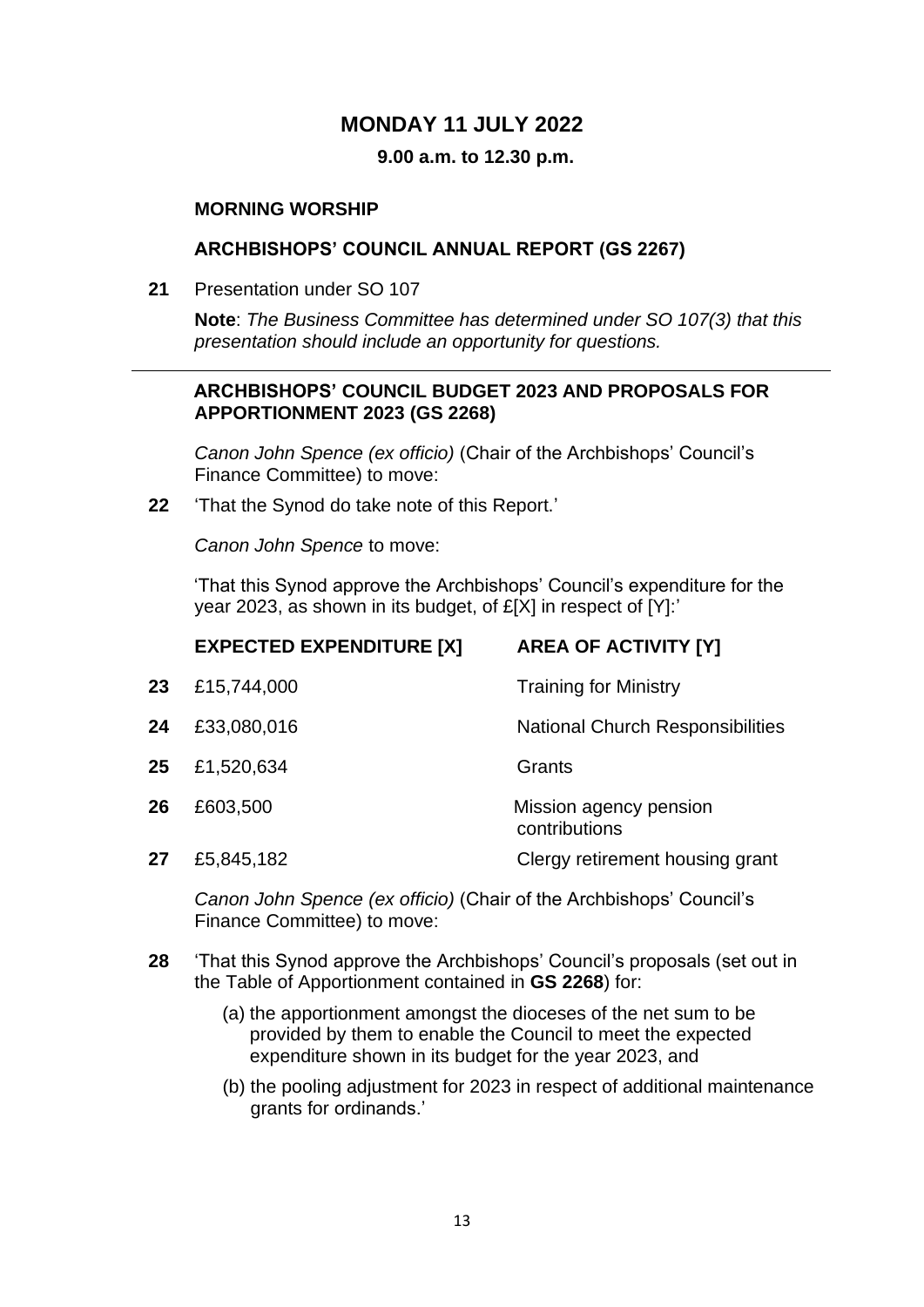## **SPECIAL AGENDA I: LEGISLATIVE BUSINESS**

**501** Amending Canon No. 42 **(GS 2269)**

- *First Consideration*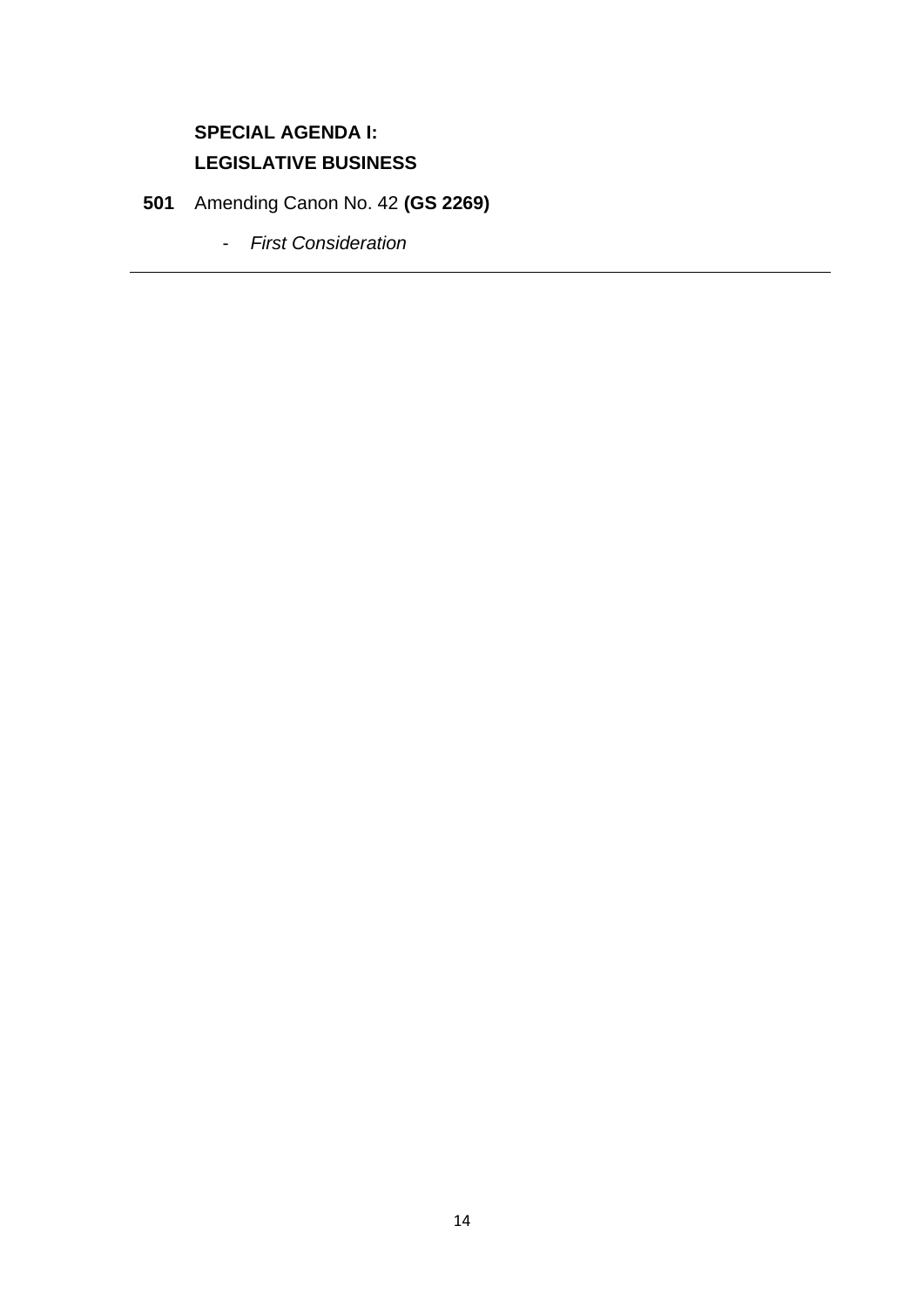## **MONDAY 11 JULY 2022**

#### **2.00 p.m. to 6.30 p.m.**

#### **AFFIRMING AND INCLUDING DISABLED PEOPLE IN THE WHOLE LIFE OF THE CHURCH (GS 2270)**

*The Revd Canon Timothy Goode* (Southwark) to move:

- **29** 'That this Synod, affirming disabled people to be fearfully and wonderfully made in the image and likeness of God, and mindful of the progress already made in removing some of the barriers facing disabled people, both clergy and lay, commit to working towards the removal of all remaining barriers to full participation for disabled people in the life and ministry of the church, and, in initiating that process:
	- (a) request the Faith and Order Commission / the Liturgical Commission to consider how our liturgies might be made more inclusive to disabled people (e.g. by removing rubrics such as "all stand");
	- (b) call upon the Research and Statistics team to interrogate existing data and gather new data, which quantifies the numbers of disabled people among clergy, whilst also planning to extend to include lay ministers and NCI/diocesan staff in the future, so that Synod can monitor the representation of disabled people employed by the church and encourage accountability for progress;
	- (c) request that Archbishops' Council introduce legislation to amend the Ecclesiastical Jurisdiction and Care of Churches Measure 2018 to require every DAC to include at least one suitably experienced disabled person in its membership or co-opted if not appointed as a member; and
	- (d) as part of the ongoing review of dioceses and recognising that resources for additional officers in every diocese are limited, encourage dioceses to cluster together to employ a full time Disability Adviser across a manageable group of dioceses.'

## **SPECIAL AGENDA I:**

## **LEGISLATIVE BUSINESS**

- **502** Diocesan Stipends Funds (Amendment) Measure (**GS 2255)**
	- *First consideration*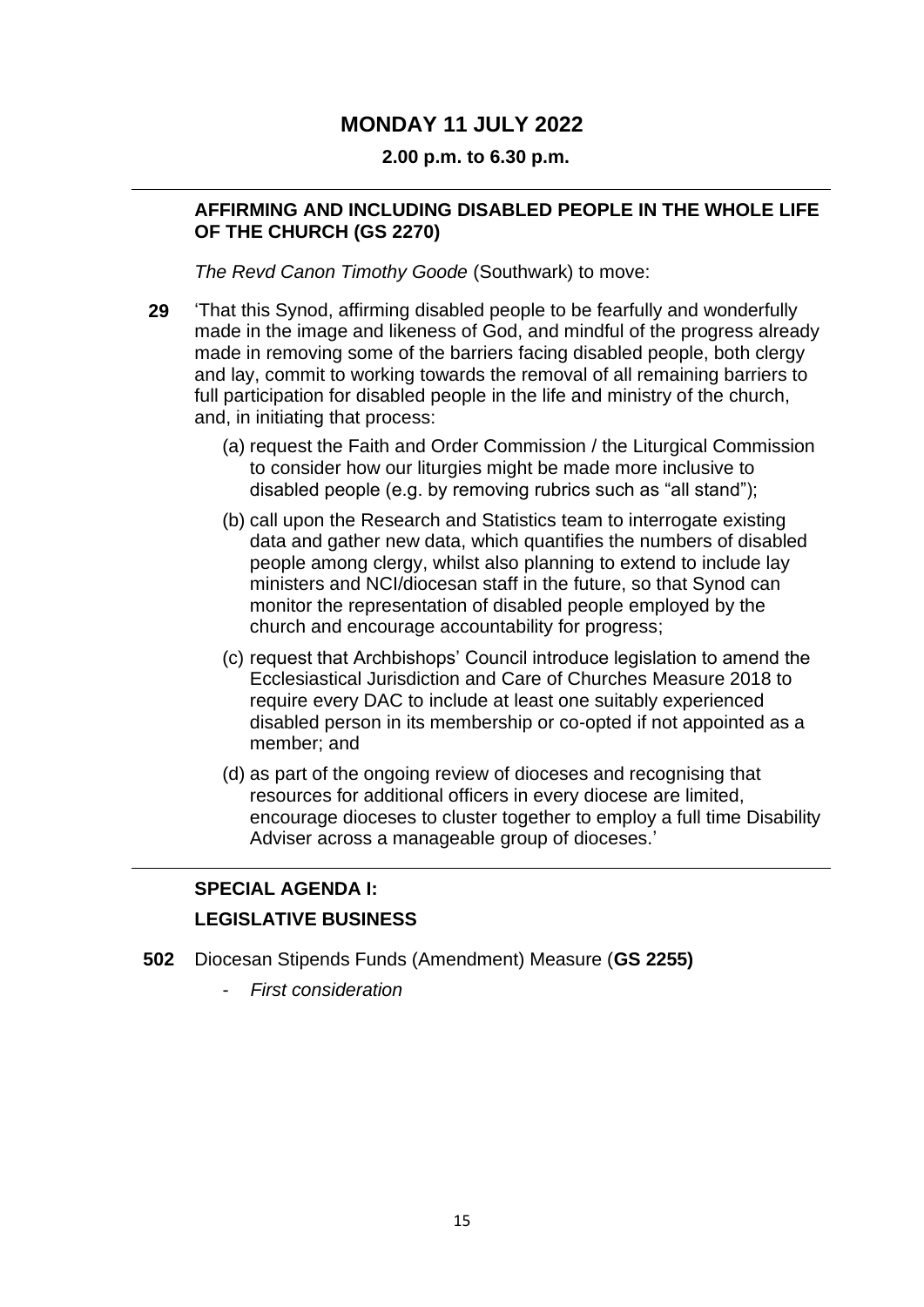## **RESOURCING MINISTERIAL FORMATION (GS 2271)**

*The Bishop of St Edmundsbury and Ipswich* to move:

- **30** 'That this Synod:
	- (a) affirm the aims of the "Resourcing Ministerial Formation" in seeking to create a more sustainable and responsive accountable framework for ministerial formation within the calling of the whole people of God;
	- (b) welcome the principles of reform set out in GS 2271; and
	- (c) request that synod be updated with proposals prior to their implementation.'

## **SPECIAL AGENDA I:**

## **LEGISLATIVE BUSINESS**

- **503** Church of England (Miscellaneous Provisions) Measure **(GS 2272)**
- **504** Amending Canon No. 43 **(GS 2273)**
	- *First Consideration*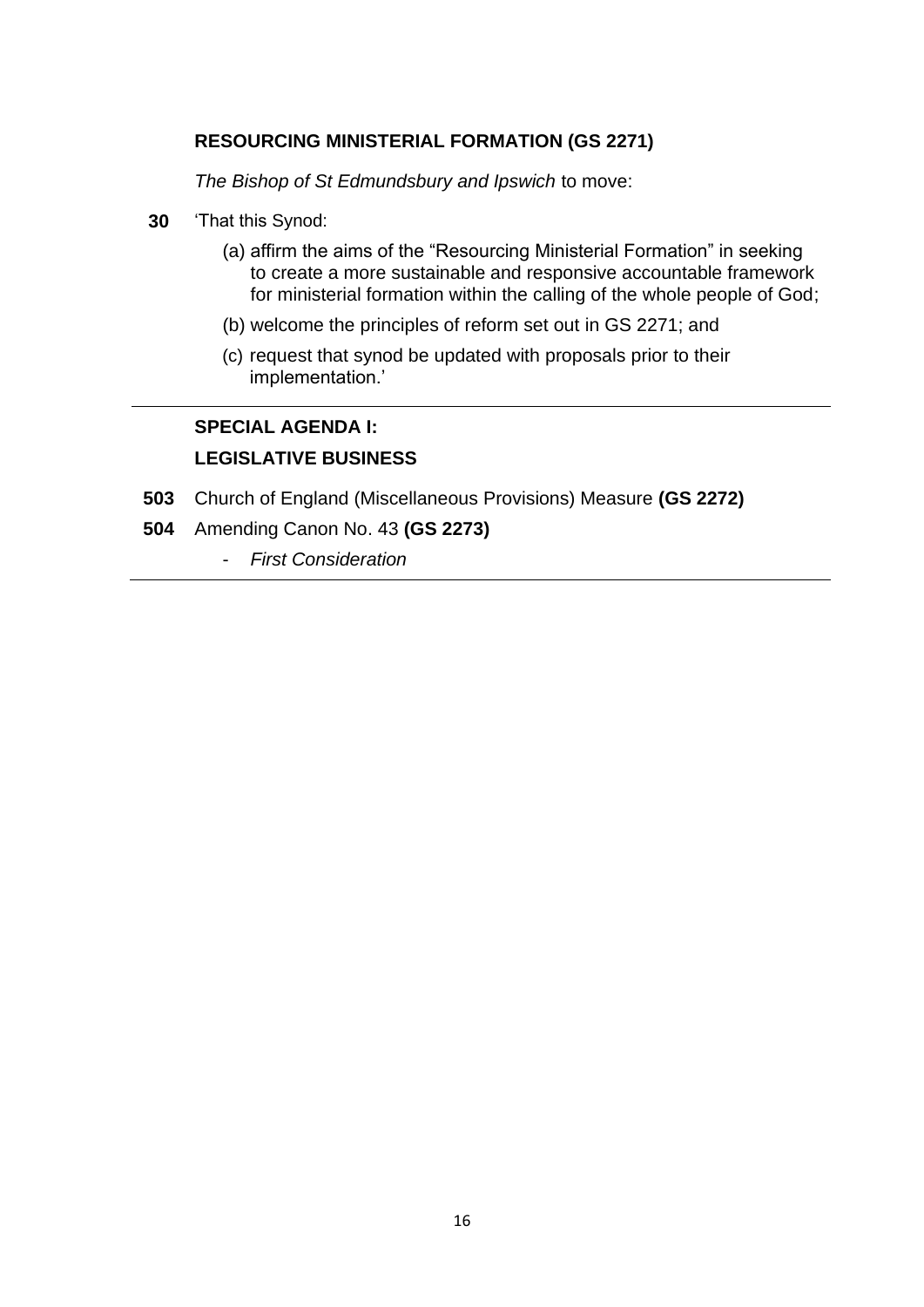## **MONDAY 11 JULY 2022**

## **8.00 p.m. to 10.00 p.m.**

## **SPECIAL AGENDA IV:**

#### **DIOCESAN SYNOD MOTIONS**

## **REVIEW OF QUALIFICATIONS FOR PCC MEMBERSHIP AND ENTRY ON THE CHURCH ELECTORAL ROLL (GS 2254A AND GS 2254B)**

*The Venerable Darren Miller* (Canterbury) to move

- **31** 'That this Synod invite the Archbishops' Council:
	- (a) to conduct a review of:
		- (i) the qualifications for membership of parochial church councils, in the light of the existence of bishops' mission initiatives; and
		- (ii) the qualifications for enrolment on a church electoral roll, and the form of application for enrolment, in the light of the experience of parishes in the diocese that those who attend church regularly do not necessarily understand them; and

(b) to report to the Synod on the conclusions of the review.'

## **SPECIAL AGENDA IV:**

## **DIOCESAN SYNOD MOTIONS**

## **AGE VERIFICATION FOR PORNOGRAPHY WEBSITES (GS 2274A AND GS 2274B)**

*The Revd Jo Winn-Smith* (Guildford) to move:

- **32** 'That this Synod:
	- (a) acknowledge that our children and young people are suffering grave harm from free access to online pornography and that there is currently no legal requirement for pornography sites to have in place age verification systems to prevent children from having access to those sites;
	- (b) ask Her Majesty's Government to pass legislation requiring pornographic sites to have in place age verification systems preventing access by people under the age of 18; and
	- (c) recommend more social and educational programmes to increase awareness of the harms of pornography, including self-generated sexually explicit images.'

|  |  | 10.00 p.m. Compline |  |
|--|--|---------------------|--|
|--|--|---------------------|--|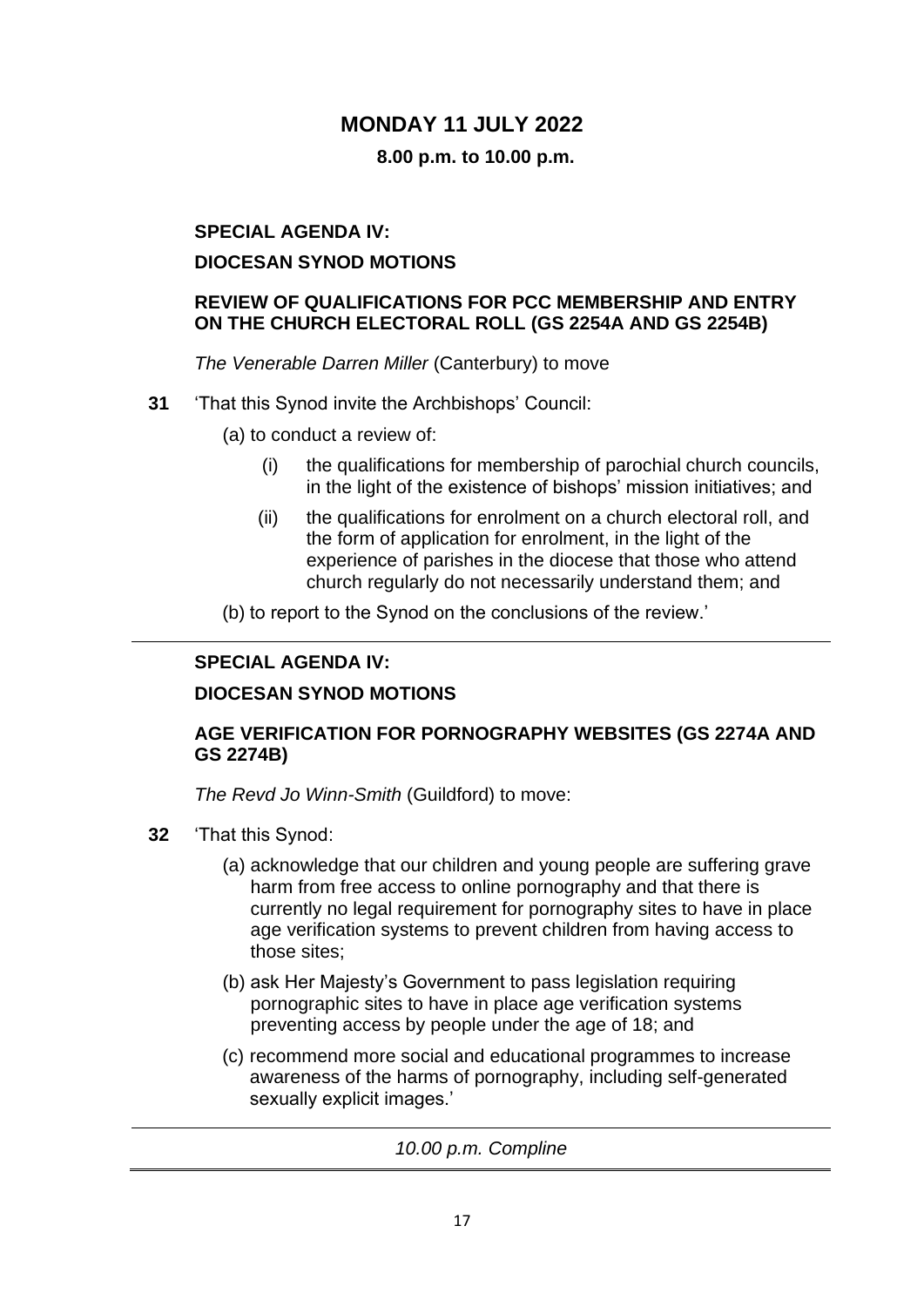## **TUESDAY 12 JULY 2022**

#### **9.00 a.m. to 12.30 p.m.**

#### **MORNING WORSHIP**

#### **LOYAL ADDRESS**

*One of the Presidents* to move:

**33** 'That a Loyal Address be presented to Her Majesty the Queen.'

## **AMENDMENTS TO THE STANDING ORDERS FOR CANTERBURY CROWN NOMINATIONS COMMISSION**

#### *Notes:*

- 1. *The motions for the amendment of the Standing Orders contained in the Second Notice Paper will be moved (subject to the note set out there).*
- 2. *The Standing Orders Committee has reported on the proposed amendments in its 60th Report (GS 2276).*

#### **REPORT BY THE CLERGY CONDUCT MEASURE IMPLEMENTATION GROUP (GS 2277)**

*The Bishop of Worcester* to move:

- **34** 'That this Synod:
	- (a) welcome the report from the Clergy Conduct Measure Implementation Group (GS 2277); and
	- (b) request that the Archbishops' Council introduce legislation to give effect to the report's recommendations for first consideration by this Synod at the next available opportunity.'

*Announcement of election of central CNC members* 

#### **35 FAREWELLS**

#### **Not later than 12.30 p.m.**

#### **36 PROROGATION**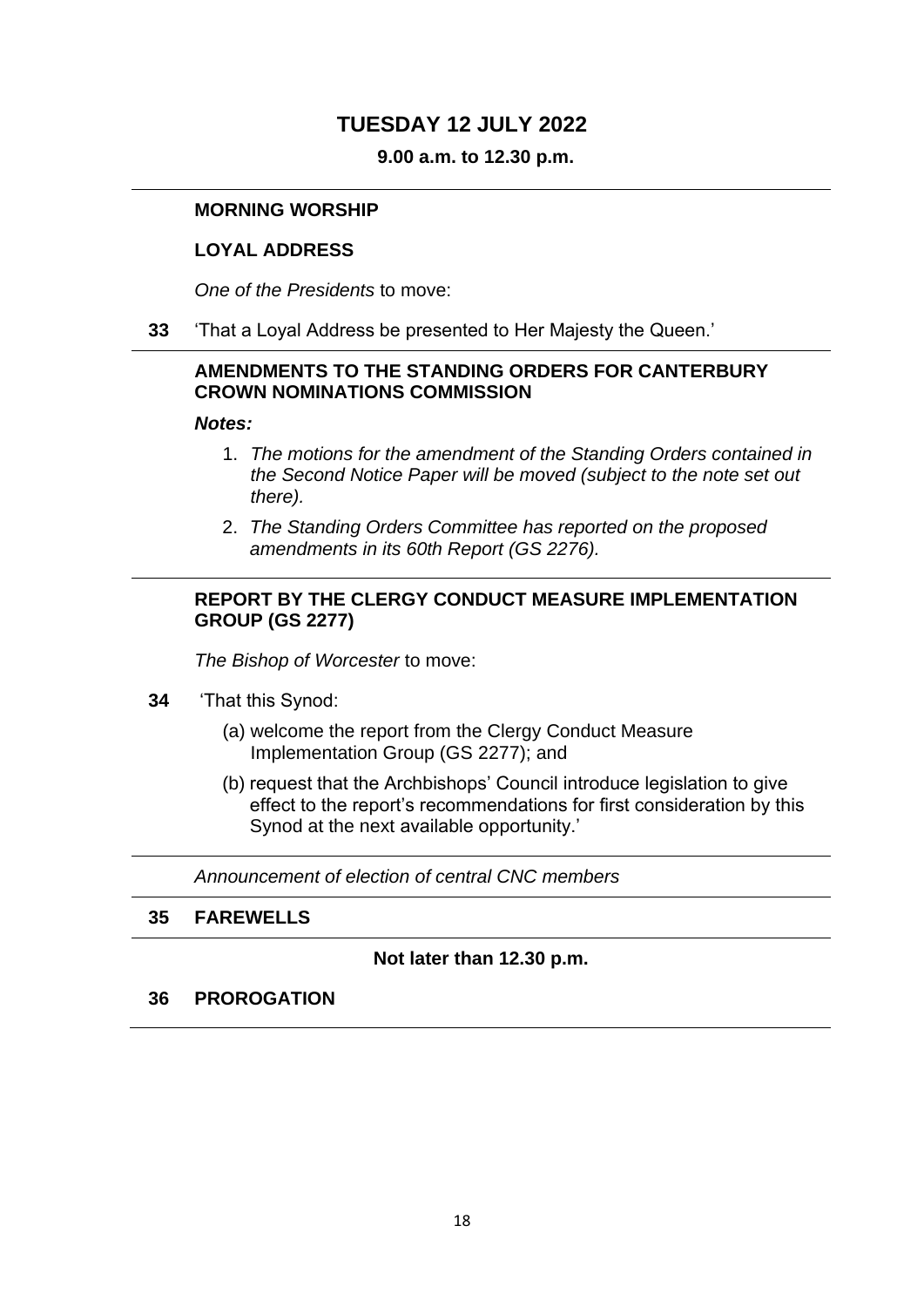## **SPECIAL AGENDA I – LEGISLATIVE BUSINESS**

## **DRAFT CHURCH OF ENGLAND PENSIONS (APPLICATION OF CAPITAL FUNDS) MEASURE (GS 2264)**

#### **Draft Measure for First Consideration**

*The Chair of the Steering Committee* to move:

**500** 'That the Measure entitled "Church of England Pensions (Application of Capital Funds) Measure" be considered for revision in committee.'

#### *Note:*

*If item 500 is carried, any member who wishes to submit proposals for amendment to the revision committee must send them in writing to the Clerk to the Synod so as to reach her not later than 5.30 p.m. on Friday 9th September 2022.*

## **DRAFT AMENDING CANON NO. 42 (GS 2269)**

#### **Draft Canon for First Consideration**

*The Chair of the Steering Committee* to move:

**501** 'That the Canon entitled "Amending Canon No. 42" be considered for revision in committee.'

## *Note:*

*If item 501 is carried, any member who wishes to submit proposals for amendment to the revision committee must send them in writing to the Clerk to the Synod so as to reach her not later than 5.30 p.m. on Friday 9th September 2022.*

#### **DRAFT DIOCESAN STIPENDS FUNDS (AMENDMENT) MEASURE (GS 2255)**

#### **Draft Measure for First Consideration**

*The Chair of the Steering Committee* to move:

**502** 'That the Measure entitled "Diocesan Stipends Funds (Amendment) Measure" be considered for revision in committee.'

#### *Note:*

*If item 502 is carried, any member who wishes to submit proposals for amendment to the revision committee must send them in writing to the Clerk to the Synod so as to reach her not later than 5.30 p.m. on Friday 9th September 2022.*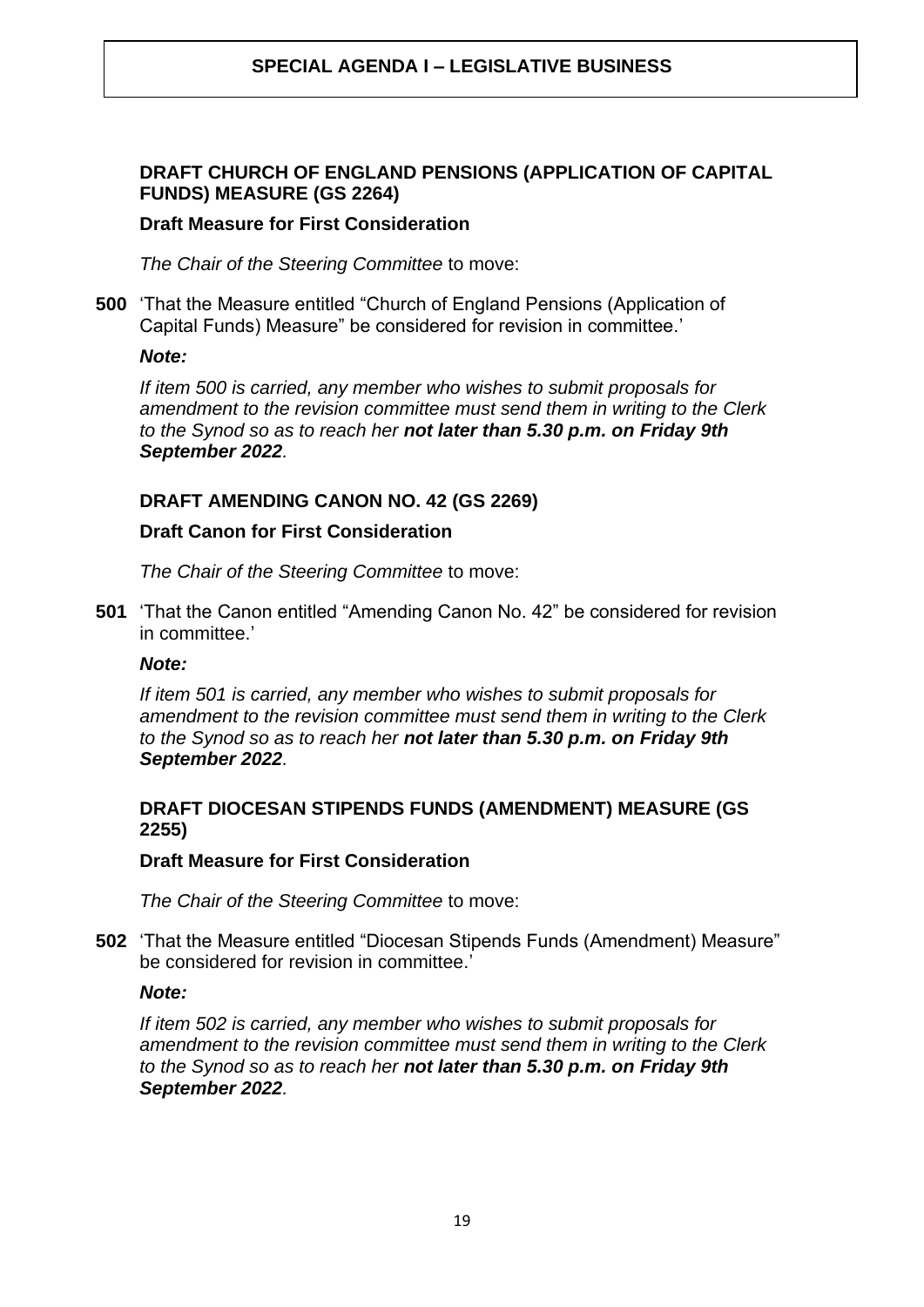## **SPECIAL AGENDA I – LEGISLATIVE BUSINESS**

## **DRAFT CHURCH OF ENGLAND (MISCELLANEOUS PROVISIONS) MEASURE (GS 2272)**

## **DRAFT AMENDING CANON NO. 43 (GS 2273)**

## **Draft Measure and Draft Canon for First Consideration**

*The Chair of the Steering Committee* to move:

- **503** 'That the Measure entitled "Church of England (Miscellaneous Provisions) Measure" be considered for revision in committee.'
- **504** 'That the Canon entitled "Amending Canon No. 43" be considered for revision in committee.'

#### *Note:*

*If item 503 and/or 504 is carried, any member who wishes to submit proposals for amendment to the revision committee must send them in writing to the Clerk to the Synod so as to reach her not later than 5.30 p.m. on Friday 9th September 2022.*

## **LEGAL OFFICERS (ANNUAL FEES) ORDER 2022 (GS 2278)**

## **ECCLESIASTICAL JUDGES, LEGAL OFFICERS AND OTHERS (FEES) ORDER 2022 (GS 2279)**

## **Orders made under section 86 of the Ecclesiastical Jurisdiction and Care of Churches Measure 2018**

#### *Notes:*

- *1. The Fees Advisory Commission has laid the Orders (GS 2278 and GS 2279) before the General Synod for approval under section 86 of the Ecclesiastical Jurisdiction and Care of Churches Measure 2018.*
- *2. The Business Committee has determined (as provided by that section) that the Orders do not need to be debated.*
- *3. Under SO 71(2), any member who wishes to debate an Order must give notice in accordance with SO 13 by not later than 5.30 p.m. on Friday 8 th July 2022.*
- *4. Amendments to the Ecclesiastical Judges, Legal Officers and Others (Fees) Order are permissible. Under SO 71(5), any member who wishes to give notice of an amendment must do so in accordance with SO 13 not later than 5.30 p.m. on Friday 8th July 2022.*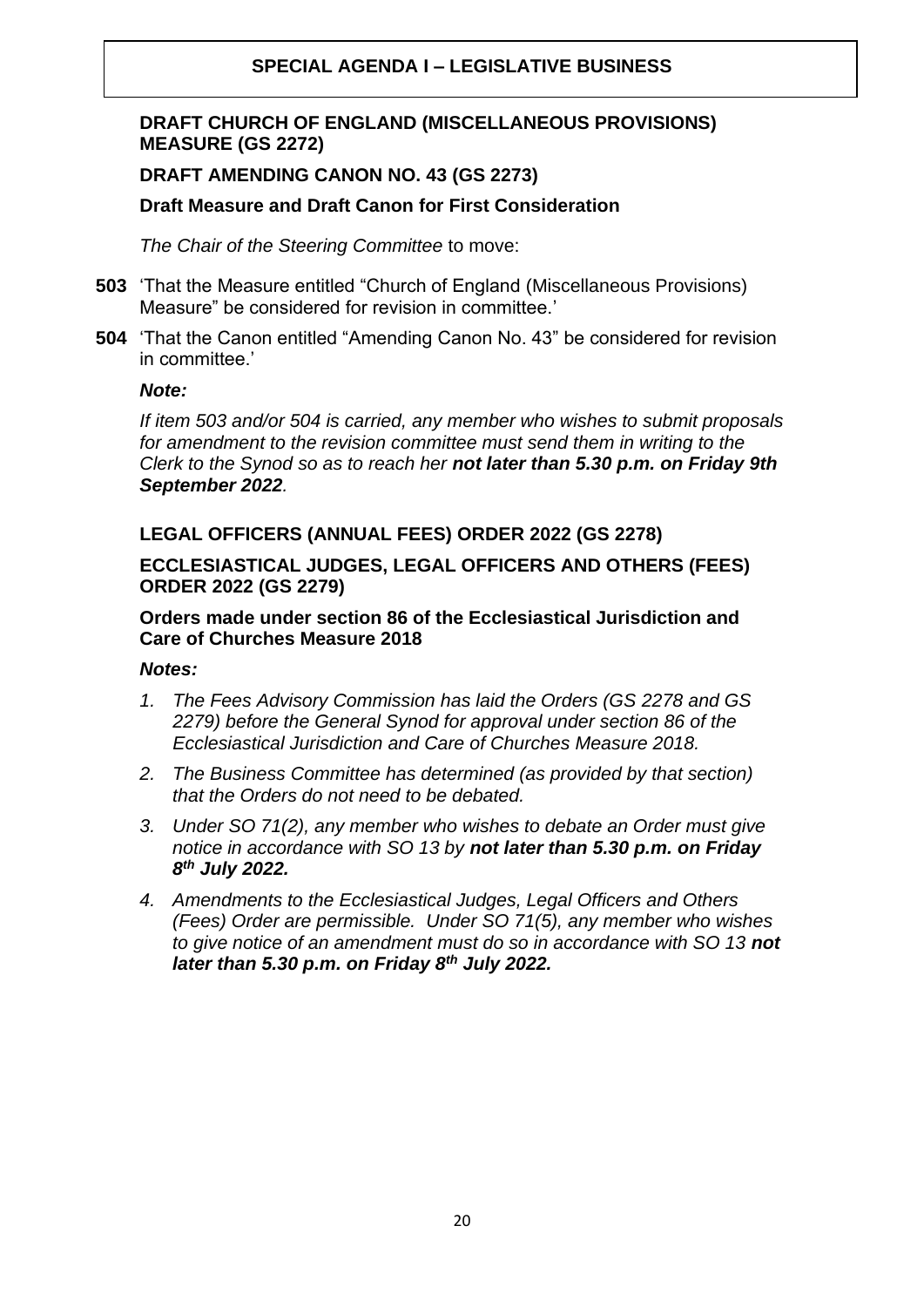## **SPECIAL AGENDA I – LEGISLATIVE BUSINESS**

## **CHURCH OF ENGLAND FUNDED PENSION SCHEME (AMENDMENT) RULES 2022 (GS 2280)**

#### **Approval of Rules under section 8 of the Church of England Pensions Measure 2018**

## *Notes:*

- *1. The Church of England Pensions Board has laid the Rules (GS 2280) before the General Synod for approval under section 8 of the Church of England Pensions Measure 2018.*
- *2. The Business Committee has determined (as provided by that section) that the Rules do not need to be debated.*
- *3. Under SO 71(2), any member who wishes to debate the Rules must give notice in accordance with SO 13 by not later than 5.30 p.m. on Friday 8 th July 2022.*
- *4. Amendments to the Rules are not permissible.*

#### **CLERGY DISCIPLINE MEASURE 2003 – AMENDING CODE OF PRACTICE (GS 2281)**

#### **Amendments to Code of Practice under section 39 of the Clergy Discipline Measure 2003 for approval**

#### *Notes:*

- *1. The Clergy Discipline Commission has laid the Amendments to the Code of Practice (GS 2281) before the General Synod for approval under section 39 of the Clergy Discipline Measure 2003.*
- *2. The Business Committee has determined (as provided by that section) that the Amendments to the Code of Practice do not need to be debated.*
- *3. Under SO 71(2), any member who wishes to debate the Amendments to the Code of Practice must give notice in accordance with SO 13 by not later than 5.30 p.m. on Friday 8th July 2022.*
- *4. Amendments to are permissible. Under SO 71(5), any member who wishes to give notice of an amendment must do so in accordance with SO 13 not later than 5.30 p.m. on Friday 8th July 2022.*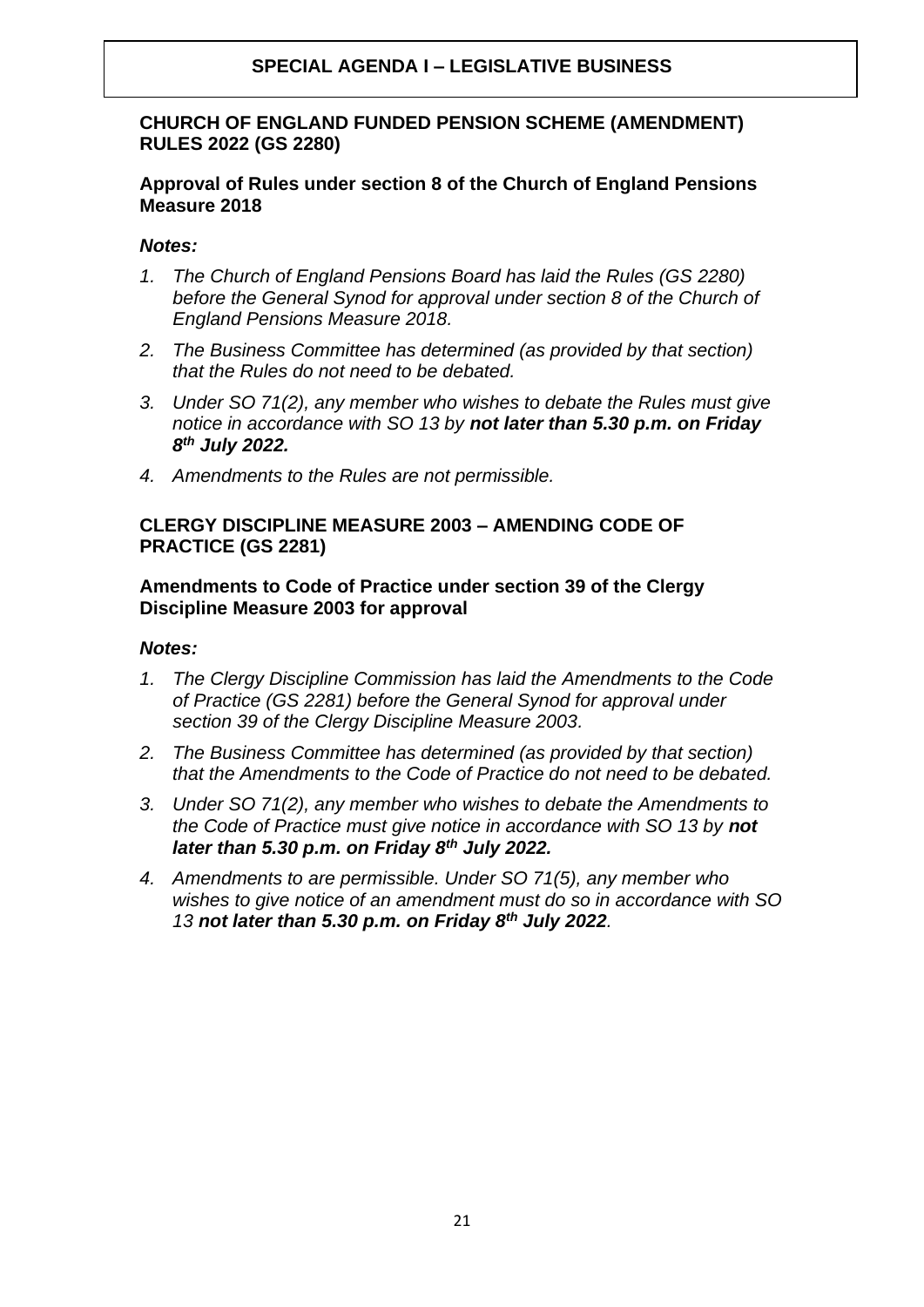## **SPECIAL AGENDA III – PRIVATE MEMBERS MOTIONS**

*Note: This is the current order which includes signatures received by 13 June 2022.* 

## **SERVICE OF PRAYER AND DEDICATION**

*Ms Christina Baron (Bath & Wells)* to move:

'That this Synod request the House of Bishops to commend an order of Prayer and Dedication after the registration of a civil partnership or same sex marriage, for use by ministers in exercise of their discretion under Canon B5, being a form of service neither contrary to, nor indicative of any departure from, the doctrine of the Church of England in any essential matter, together with guidance that no parish should be obliged to host, nor minister conduct, such a service.'

125 signatures November 2021

#### **SCRUTINY OF DIOCESAN SAFEGUARDING**

*Mr Gavin Drake (Southwell & Nottingham)* to move:

'That this Synod requests the Archbishops' Council to bring draft legislation to the earliest possible Group of Sessions, the purpose of which is to create statutory powers for a new or existing national body, giving them the authority to investigate, intervene, and if necessary to direct a particular course of action in cases where bishops or dioceses are not managing safeguarding cases appropriately, effectively, safely, or in line with the House of Bishops' safeguarding guidance.'

50 signatures November 2021

## **ASSISTED SUICIDE**

*Dr Simon Eyre (Chichester)* to move:

'That this Synod

- a) appreciate the enormous and untiring efforts of health professionals, including healthcare chaplains, in constantly developing and maintaining the excellence of palliative and end of life care provision in this country;
- b) call on Her Majesty's Government to guarantee and expedite the adequate funding and resourcing of palliative care services within the NHS to ensure that the highest possible standards of care are achieved and made universally accessible; and
- c) affirm that the current legislation in relation to Assisted Suicide referenced in Section 2 of the Suicide Act 1961 (and its application through the DPP guidelines) should remain unchanged.'

116 signatures November 2021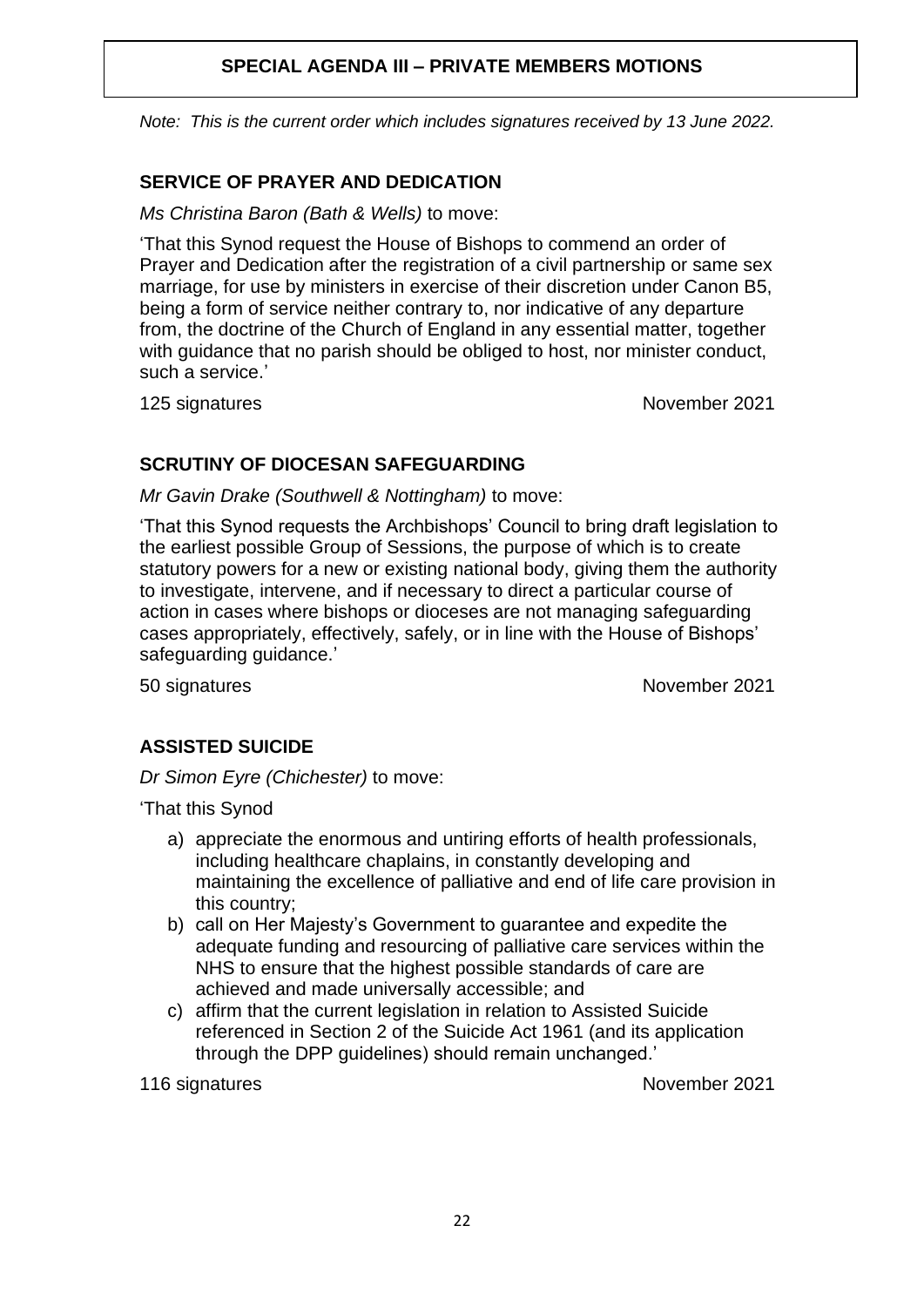## **SAFEGUARDING AUDIT**

*Mr Gavin Drake (Southwell & Nottingham)* to move:

'That this Synod:

- a) acknowledge with shame and lament that church-related abuse of children, vulnerable adults, and others is not just a problem of the past, but is something that continues today; offers a real, deep and sincere apology to victims and survivors for the abuse that they have suffered;
- b) Acknowledge that the Church nationally and locally is still not offering a proper, safe and consistent approach in supporting victims and survivors, and therefore:
- c) endorse the 8th recommendation in the report of IICSA's investigation into the Anglican Church, in its call for regular external audits of the "effectiveness of safeguarding practice in dioceses, cathedrals and other Church organisations" and for the reports from those audits to be published;
- d) while endorsing IICSA's call for external audit, acknowledge that the primary responsibility for ensuring effective safeguarding in the Church remains the responsibility of the Church itself;
- e) call on the Archbishop's Council to produce a report at the conclusion of the PCR2 process containing anonymised statistical analysis showing, for each diocese, the number of cases referred by the independent reviewers as showing cause for concern, and whether or not –prior to the PCR2 referral –those cases had been considered
	- i. by the diocese following a complaint,
	- ii. by an archbishop in response to a CDM complaint about the bishop's handling of the case, and/or
	- iii. by an NST Core Group;

and specify the outcome of those considerations so that we can assess for ourselves whether the Church of England's increasing national investment in safeguarding is effective.'

29 signatures December 2021

## **CLERGY PENSIONS**

*Revd Dr Ian Paul* (*Southwell & Notts*) to move:

'That this Synod request the Archbishops' Council, the Pensions Board, and the Church Commissioners to work together to find a way to make use of the whole range of assets and resources across the Church to enable the restoration of the clergy pension to its pre-2011 benefit level as soon as possible.'

11 signatures March 2022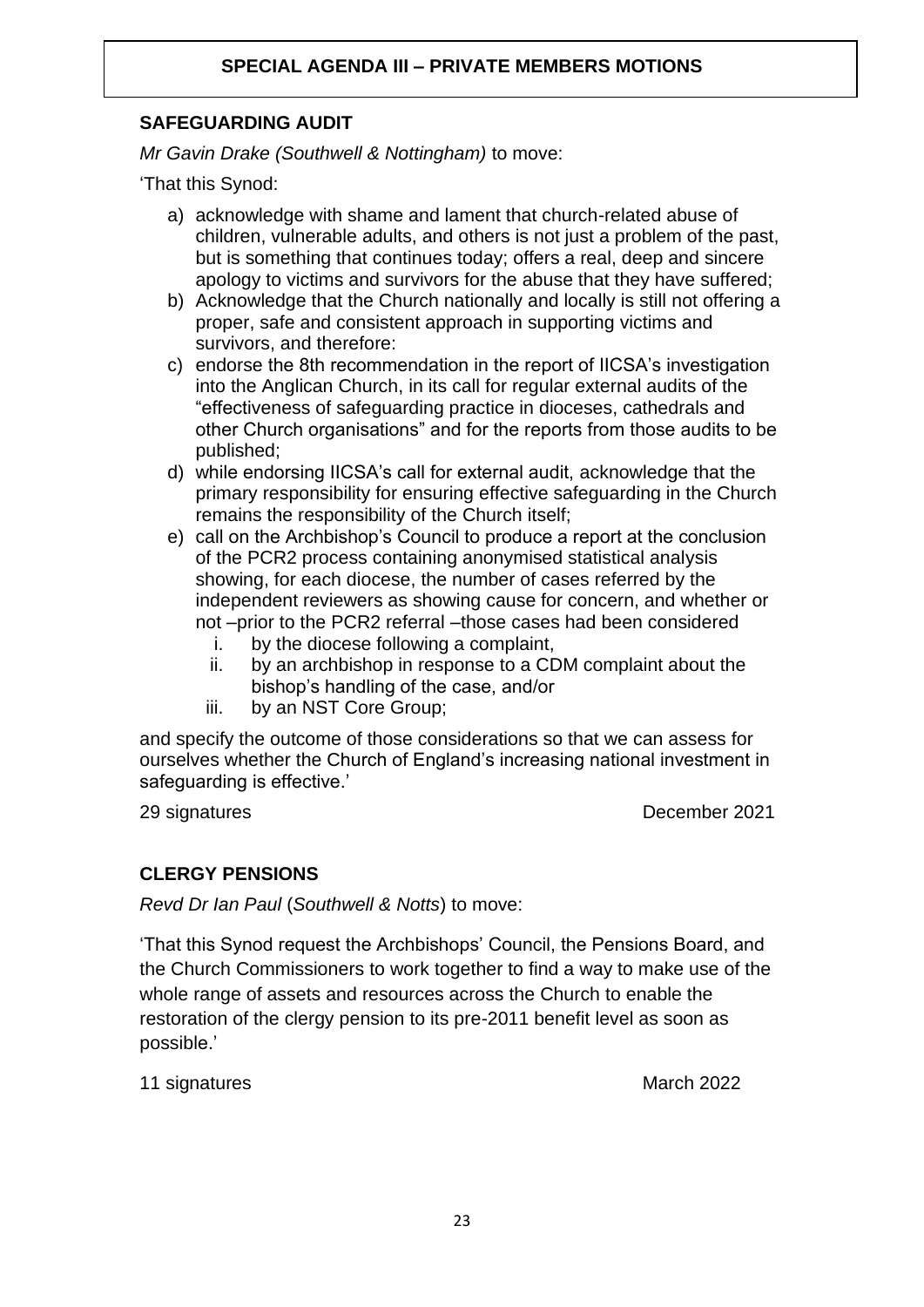## **SPECIAL AGENDA III – PRIVATE MEMBERS MOTIONS**

## **REMOVAL OF DIVORCE IMPEDIMENT TO ORDINATION**

*Revd Mark Bennet* (*Oxford*) to move:

'That this Synod request that the Archbishops' Council introduce the necessary legislation to remove the canonical impediment to ordination in respect of a person who has remarried and, the other party to that marriage being alive, has a former spouse still living; or who is married to a person who has been previously married and whose former spouse is still living.'

10 signatures March 2022

## **DECLARATION OF CHRISTIAN INCOMPATIBILITY OF PRIDE**

*Mr Sam Margrave (Coventry)* to move:

'That this Synod––

affirming that God loves all people, nevertheless consider that the 'Pride' rainbow flag, activity and events, and what it represents in terms of the ordering of lives and relationships is contrary to the word of God (2 Timothy 4:3, Genesis 5:2, Mark 10:6-9, Matthew 19:3-12, Leviticus 18:22, Romans 1:24-27, Genesis 2:24, 1 John 2:15-17, Romans 6, 1 Corinthians 4:6, Jeremiah 23:16-17, Luke 17:1-2, Matthew 18:6-9, Ezekiel 3:18-19, 2 Tim. 3:1-4, 2 Corinthians 5:17, 1 Corinthians 13:4, 1 John 2:3-6); and therefore:

- (a) call on the House of Bishops to state that support for Pride (including use of the rainbow flag; and blessing, participation in, publicising, resourcing and endorsement of Pride events or flags) is incompatible with the Christian faith, its agenda being contrary to scriptural teaching, Church doctrine, and Canons of the Church of England; and;
- (b) request the Archbishop's Council to introduce legislation to enforce the Earl Marshall's warrant of 9 February 1938, and to prohibit the display of any political or other campaigning flags or banners in or on church buildings.

June 2022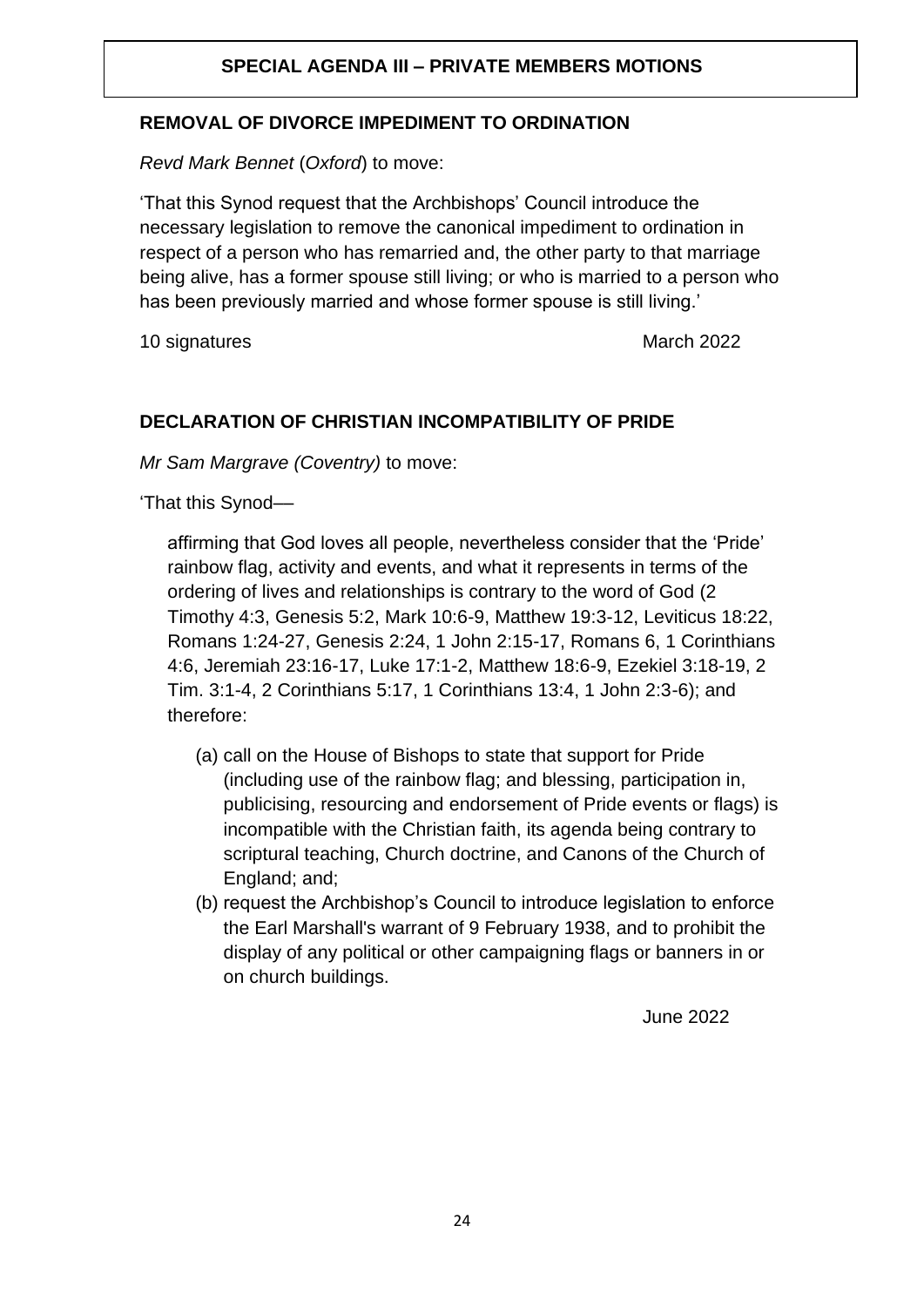## **SPECIAL AGENDA III – PRIVATE MEMBERS MOTIONS**

## **FUTURE OF CENTRAL CHURCH INSTITUTIONS**

*Mr Luke Appleton (Exeter)* to move:

'That this Synod call on the Archbishops' Council and the Church Commissioners–

- (a) to stop the implementation of the recommendations contained in the report of the Governance Review Group (GS 2239); and
- (b) to consult each parochial church council on the future of central church institutions and what they should look like.'

June 2022

## **VOCATIONS PROCESS AND ISSUES IN HUMAN SEXUALITY**

*Revd Mae Christie (Southwark)* to move:

'That this Synod request that the House of Bishops remove any requirements relating to *Issues in Human Sexuality* from the Vocations (Shared Discernment) Process.'

June 2022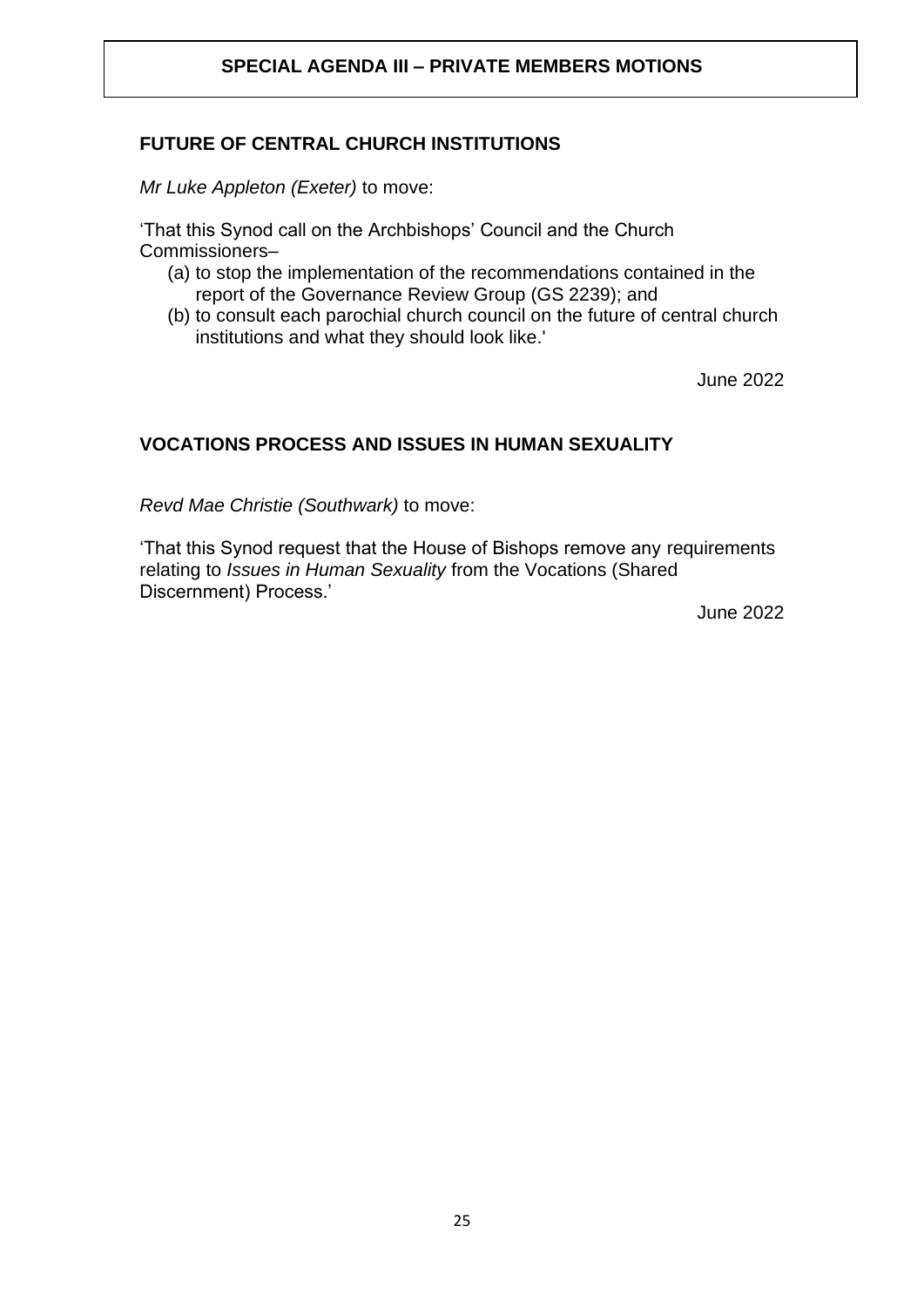## **LITURGIES FOR SAME SEX COUPLES**

... to move on behalf of the Hereford Diocesan Synod:

'That this Synod:

request the House of Bishops to commend an Order of Prayer and Dedication after the registration of a civil partnership or a same sex marriage for use by ministers in exercise of their discretion under Canon B5, being a form of service neither contrary to, nor indicative of any departure from, the doctrine of the Church of England in any essential matter, together with guidance that no parish should be obliged to host, nor minister conduct, such a service.'

March 2018

## **REVIEW OF QUALIFICATIONS FOR PCC MEMBERSHIP AND ENTRY ON THE CHURCH ELECTORAL ROLL**

… to move on behalf of the Canterbury Diocesan Synod:

'That this Synod invite the Archbishops' Council:

- (a) to conduct a review of:
	- i. the qualifications for membership of parochial church councils, in the light of the existence of bishops' mission initiatives; and
	- ii. the qualifications for enrolment on a church electoral roll, and the form of application for enrolment, in the light of the experience of parishes in the diocese that those who attend church regularly do not necessarily understand them; and
- (b) to report to the Synod on the conclusions of the review.'

July 2018

## **INSURANCE PREMIUM TAX**

… to move on behalf of the Lincoln Diocesan Synod:

'That this Synod, noting:

- (a) the various public goods that are delivered by charities, including in the case of churches through their care of nationally valued heritage assets and their provision of community services; and
- (b) the fact that the money needed by charities to meet their liabilities, including Insurance Premium Tax, has to be raised by them, including in the case of churches through fund raising in their local communities

call on Her Majesty's Government to exempt charities, including churches, from liability for Insurance Premium Tax.'

April 2019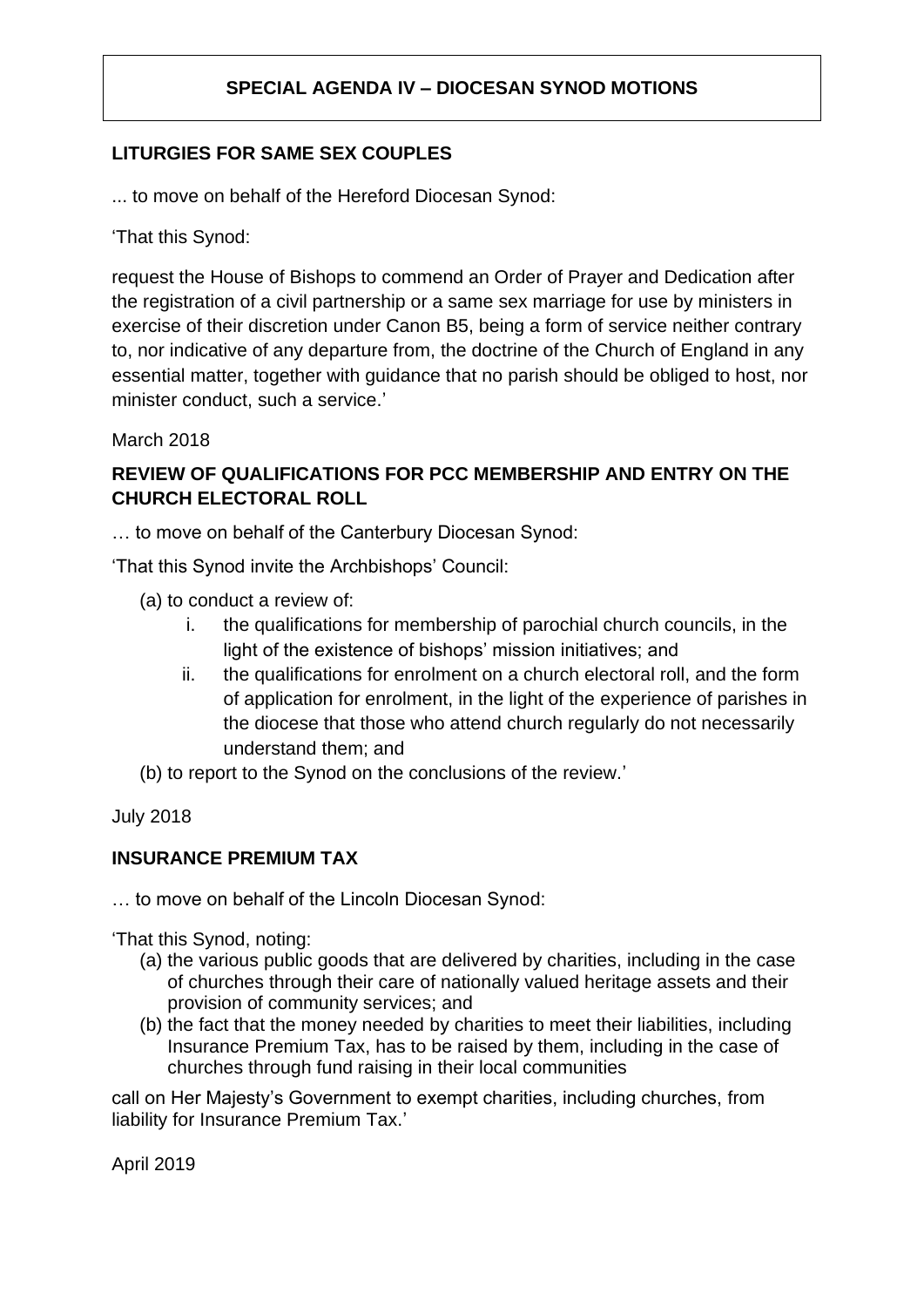## **REDUCE PAROCHIAL FEES FOR MARRIAGES**

… to move on behalf of the Blackburn Diocesan Synod:

'That this Synod call on the Archbishops' Council to introduce an order to amend the Parochial Fees and Scheduled Matters Amending Order 2019 so that the fees relating to marriages are set at nil or at a minimal amount in order to demonstrate the Church's commitment to marriage and pastoral care.'

March 2020

## **PRISONER REHABILITATION SCHEMES**

... to move on behalf of the Worcester Diocesan Synod:

'That this Synod, recognising that faith can have a positive impact on an offender's behaviour:

- (a) note with pleasure the decision made by the National Probation Service to recognise faith as a protective factor in reducing reoffending, and its desire to work in partnership with churches, prison and community chaplains and faith communities to support rehabilitation;
- (b) commend the value of partnership working with the National Probation Service as an important additional support in churches' welcome of people leaving prison, including training of clergy and authorised lay ministers;
- (c) call on dioceses to nominate a contact person or office to link the Probation Service locally to clergy, parishes and chaplaincies.'

March 2020

## **RESPONDING TO THE CLIMATE EMERGENCY**

… to move on behalf of the Oxford Diocesan Synod:

'That this Synod, affirming the fifth mark of mission, concerned by the scientific evidence that climate change is proceeding at a rapid rate and by the impact of climate events, and seeking to build on the decisions taken with respect to GS 2159:

- (a) urge the National Investing Bodies of the Church of England to prioritise investment in renewable energy;
- (b) call on all parts of the Church of England to review their policies and procedures, in order to ensure that they give due priority to creation care;
- (c) urge the Church of England to further develop pre- and post-ordination and lay training to deepen understanding in how care for the earth is part of our Christian faith and a missional imperative;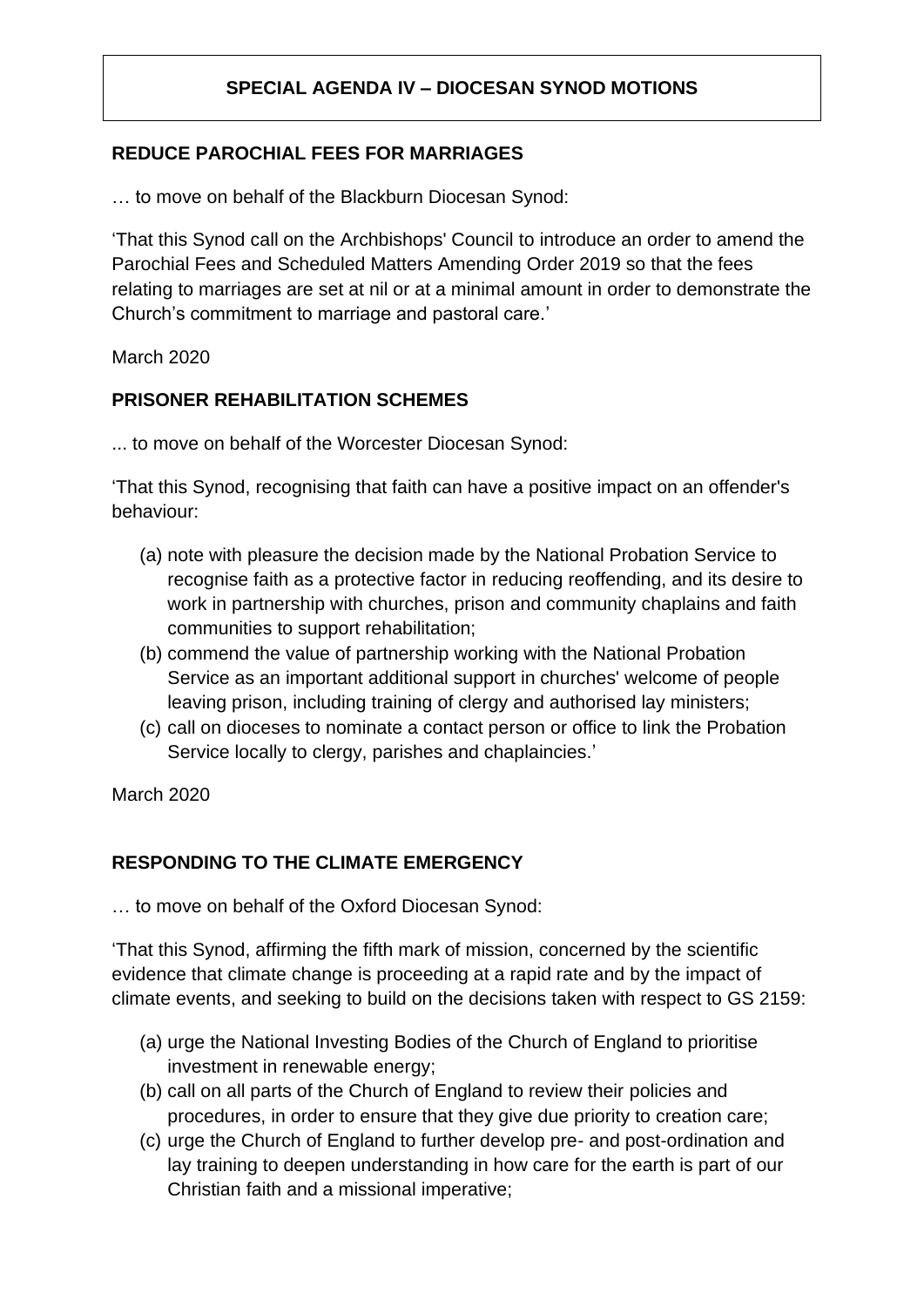- (d) urge all parts of the Church of England to seek to support, through prayer, advocacy and practical action, the poorest in the world who are suffering the most from the impacts of climate change, in the awareness that our nation has been among those who have benefited most from the emissions that have caused the crisis;
- (e) commit earnestly and regularly to pray and to promote prayer about the climate and wider environmental crisis.
- (f) call upon all institutions of the Church of England to make urgent practical preparations for the delivery of substantial reduction of the Church's carbon footprint, including, but not restricted to, the following immediate actions in respect of Church buildings:
	- i. ensuring that the NCIs are adequately resourced to provide DACs, Buildings Departments, Education Departments and others with authoritative national guidance notes, advice and training on key technical and procedural questions relating to adaptation of buildings for the net zero target; and
	- ii. ensuring that Parish Buying and other national-level entities have the capacity to engage with manufacturers and suppliers of products and processes recommended for making our buildings more efficient, with a view to using the scale of the national net zero project to achieve both sympathetic design and economies of scale on cost.'

April 2020

## **ECO-DIOCESE PROGRAMME**

… to move on behalf of the St Albans Diocesan Synod:

'That this Synod, following the motion passed by this Synod in February 2020, which recognises that the global climate emergency is a crisis for God's creation and a fundamental injustice and which calls on all parts of the Church of England, including dioceses and parishes, to work towards net zero emissions, request that every diocese register with A Rocha UK for the Eco-Diocese Programme.'

December 2020

## **PAROCHIAL FEES**

… to move on behalf of London Diocesan Synod

'That this Synod request the Archbishops' Council to lay a draft order before the Synod to amend the Parochial Fees and Scheduled Matters Amending Order 2019 so that a fee payable to the parochial church council is prescribed in respect of funeral services that take place at crematoria and cemeteries.'

March 2021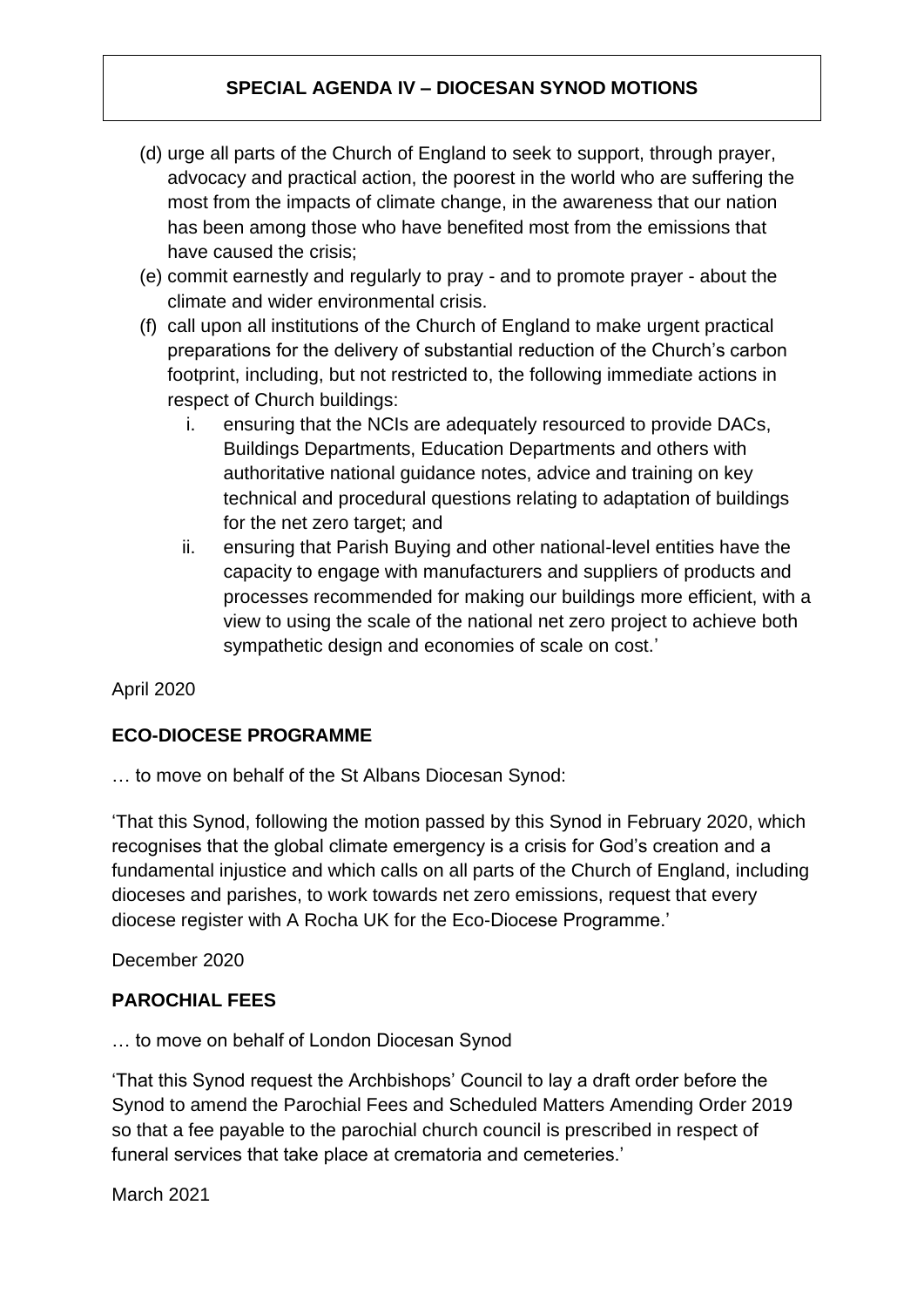## **FUTURE OF WORK**

… to move on behalf of the Oxford Diocesan Synod:

'That this Synod:

mindful of the deep economic effects of the pandemic, the impacts of new technology, and the global rise of new forms of working--

- (a) affirm the dignity and value of purposeful work as a significant component of human flourishing
- (b) endorse and commend the five principles used for evaluating fair and dignified platform work in the gig economy by Fair.work and
- (c) call for the Faith and Order Commission (FAOC) together with Mission and Public Affairs Committee to advise on what is essential to purposeful, dignified, and fair work in the context of the fourth industrial revolution now in progress.'

March 2021

## **KAIROS PALESTINE**

… to move on behalf of the Carlisle Diocesan Synod:

'That this Synod:

- (a) endorse the "Cry for Hope" expressed by Palestinian Christians and the 'Global Kairos for Justice' coalition (GKfJ);
- (b) request that the Faith and Order Commission produce a report which analyses and refutes any theological justifications, for example, those promoted by some Christian Zionists, for the oppression of Palestinians
- (c) instruct the Ethical Investment Advisory Group to provide guidance to the National Investing Bodies (NIBs) and Dioceses that will enable them to screen their investments and thereby make decisions regarding engagement with, and divestment from, companies which profit from the occupation.'

October 2021

## **AGE VERIFICATION FOR PORNOGRAPHY WEBSITES**

… to move on behalf of Guildford Diocesan Synod:

'That this Synod

(a) acknowledge that our children and young people are suffering grave harm from free access to online pornography and that there is currently no legal requirement for pornography sites to have in place age verification systems to prevent children from having access to those sites.